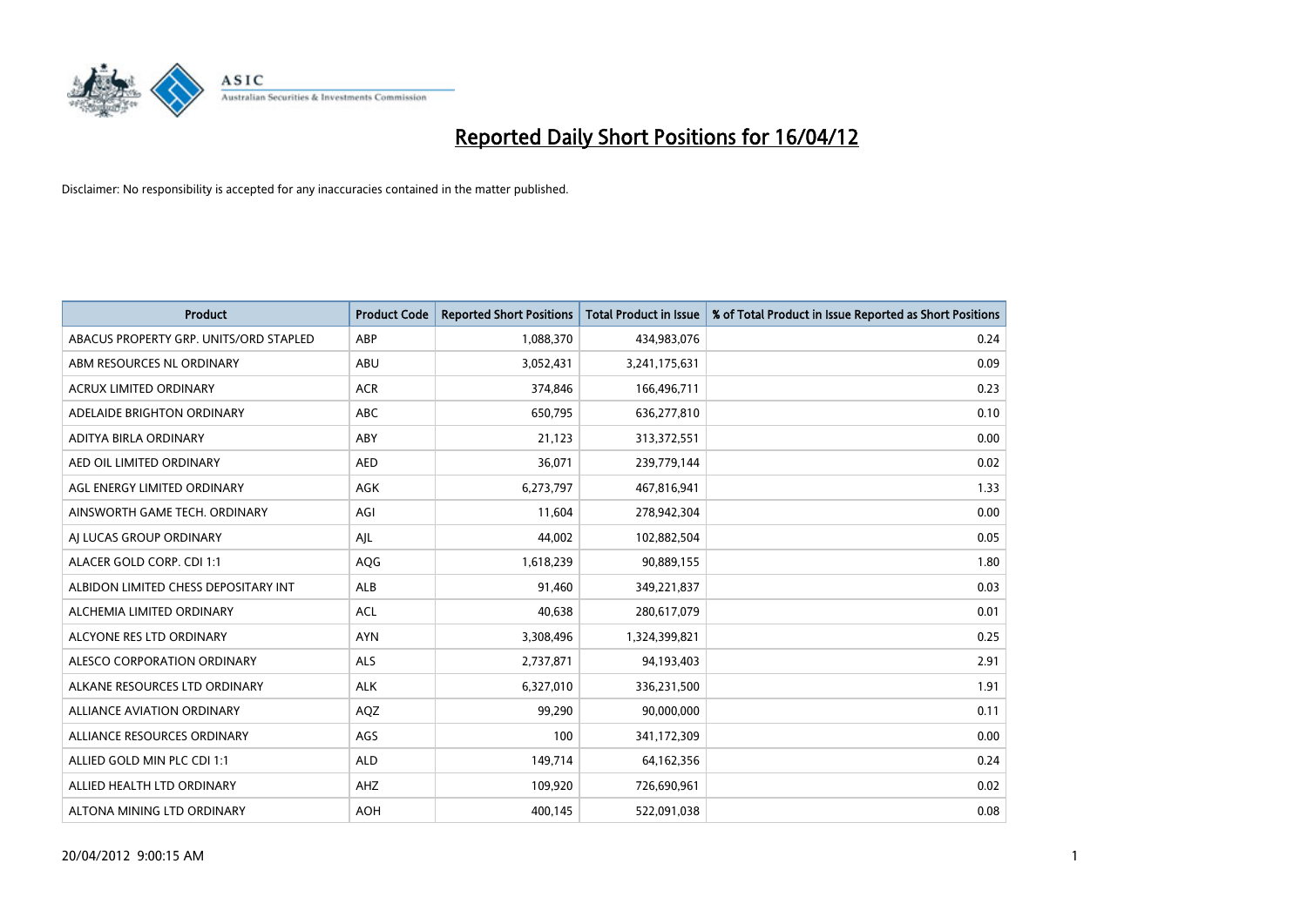

| <b>Product</b>                          | <b>Product Code</b> | <b>Reported Short Positions</b> | <b>Total Product in Issue</b> | % of Total Product in Issue Reported as Short Positions |
|-----------------------------------------|---------------------|---------------------------------|-------------------------------|---------------------------------------------------------|
| ALUMINA LIMITED ORDINARY                | <b>AWC</b>          | 78,992,764                      | 2,440,196,187                 | 3.23                                                    |
| AMALGAMATED HOLDINGS ORDINARY           | <b>AHD</b>          | 3,818                           | 157,596,140                   | 0.00                                                    |
| AMCOM TELECOMM. ORDINARY                | AMM                 | 5,000                           | 241,491,904                   | 0.00                                                    |
| AMCOR LIMITED ORDINARY                  | AMC                 | 6,946,885                       | 1,206,684,923                 | 0.56                                                    |
| AMP LIMITED ORDINARY                    | AMP                 | 4,205,629                       | 2,894,931,180                 | 0.14                                                    |
| AMPELLA MINING ORDINARY                 | AMX                 | 2,456,723                       | 236,754,340                   | 1.02                                                    |
| ANSELL LIMITED ORDINARY                 | <b>ANN</b>          | 1,823,743                       | 130,656,668                   | 1.41                                                    |
| ANTARES ENERGY LTD ORDINARY             | AZZ                 | 185,184                         | 260,000,000                   | 0.07                                                    |
| ANZ BANKING GRP LTD ORDINARY            | ANZ                 | 13,481,228                      | 2,679,513,264                 | 0.47                                                    |
| APA GROUP STAPLED SECURITIES            | <b>APA</b>          | 14,098,797                      | 644,485,583                   | 2.19                                                    |
| APN NEWS & MEDIA ORDINARY               | <b>APN</b>          | 21,613,147                      | 649,010,756                   | 3.32                                                    |
| AQUARIUS PLATINUM. ORDINARY             | <b>AOP</b>          | 11,444,769                      | 470,312,578                   | 2.43                                                    |
| AQUILA RESOURCES ORDINARY               | <b>AQA</b>          | 5,287,500                       | 411,804,442                   | 1.24                                                    |
| ARAFURA RESOURCE LTD ORDINARY           | ARU                 | 9,871,268                       | 396,004,144                   | 2.48                                                    |
| ARB CORPORATION ORDINARY                | ARP                 | 41,511                          | 72,481,302                    | 0.05                                                    |
| ARDENT LEISURE GROUP STAPLED SECURITIES | AAD                 | 162,451                         | 334,209,401                   | 0.06                                                    |
| ARGO INVESTMENTS ORDINARY               | ARG                 | 325                             | 625,946,521                   | 0.00                                                    |
| ARISTOCRAT LEISURE ORDINARY             | ALL                 | 17,518,389                      | 550,502,889                   | 3.20                                                    |
| ASCIANO LIMITED ORDINARY                | <b>AIO</b>          | 1,778,660                       | 975,385,664                   | 0.17                                                    |
| ASG GROUP LIMITED ORDINARY              | ASZ                 | 89,990                          | 171,456,889                   | 0.05                                                    |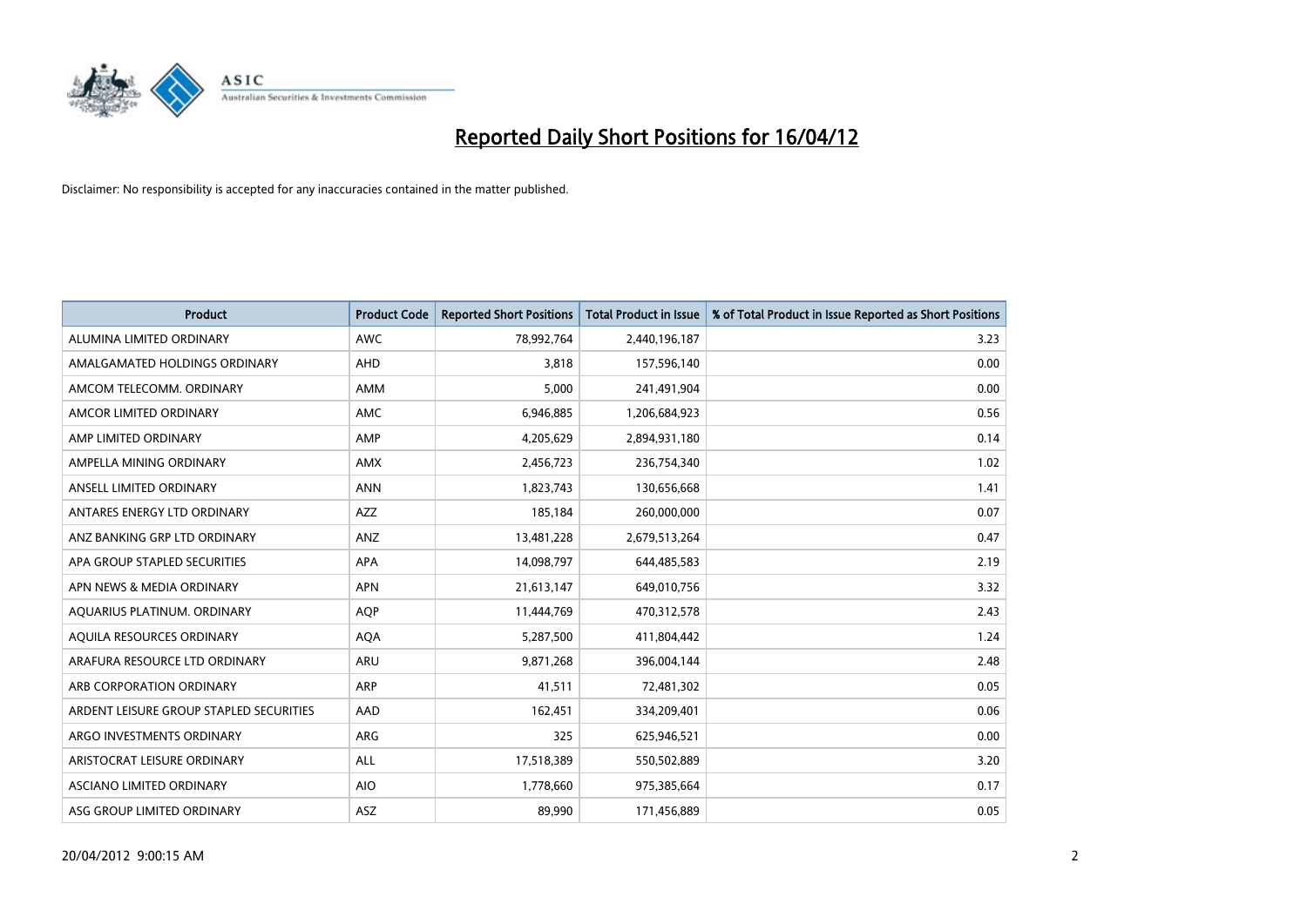

| <b>Product</b>                          | <b>Product Code</b> | <b>Reported Short Positions</b> | <b>Total Product in Issue</b> | % of Total Product in Issue Reported as Short Positions |
|-----------------------------------------|---------------------|---------------------------------|-------------------------------|---------------------------------------------------------|
| ASPEN GROUP ORD/UNITS STAPLED           | <b>APZ</b>          | 489,160                         | 596,206,393                   | 0.08                                                    |
| ASPIRE MINING LTD ORDINARY              | <b>AKM</b>          | 433,689                         | 620,594,556                   | 0.07                                                    |
| <b>ASTON RES LTD ORDINARY</b>           | <b>AZT</b>          | 1,410,496                       | 204,747,813                   | 0.68                                                    |
| ASTRO JAP PROP GROUP STAPLED SECURITIES | AJA                 | 42,814                          | 58,445,002                    | 0.06                                                    |
| ASX LIMITED ORDINARY                    | ASX                 | 3,228,396                       | 175,136,729                   | 1.82                                                    |
| ATLAS IRON LIMITED ORDINARY             | <b>AGO</b>          | 14,530,866                      | 895,174,560                   | 1.59                                                    |
| AUCKLAND INTERNATION ORDINARY           | AIA                 | 372,410                         | 1,327,230,189                 | 0.03                                                    |
| AURORA OIL & GAS ORDINARY               | AUT                 | 5,782,883                       | 411,655,343                   | 1.41                                                    |
| <b>AUSDRILL LIMITED ORDINARY</b>        | <b>ASL</b>          | 829,583                         | 303,821,487                   | 0.28                                                    |
| AUSENCO LIMITED ORDINARY                | AAX                 | 754,060                         | 123,872,665                   | 0.60                                                    |
| AUSGOLD LIMITED ORDINARY                | <b>AUC</b>          | 27,600                          | 122,223,571                   | 0.02                                                    |
| <b>AUSTAL LIMITED ORDINARY</b>          | ASB                 | 209,469                         | 188,193,007                   | 0.10                                                    |
| AUSTAR UNITED ORDINARY                  | <b>AUN</b>          | 2,661,770                       | 1,271,505,737                 | 0.21                                                    |
| AUSTIN ENGINEERING ORDINARY             | ANG                 | 6,676                           | 72,314,403                    | 0.00                                                    |
| AUSTRALAND PROPERTY STAPLED SECURITY    | <b>ALZ</b>          | 788,834                         | 576,846,597                   | 0.12                                                    |
| AUSTRALIAN AGRICULT. ORDINARY           | AAC                 | 726,162                         | 312,905,085                   | 0.22                                                    |
| AUSTRALIAN INFRASTR. UNITS/ORDINARY     | <b>AIX</b>          | 11,658,658                      | 620,733,944                   | 1.88                                                    |
| AUSTRALIAN PHARM, ORDINARY              | API                 | 232,000                         | 488,115,883                   | 0.05                                                    |
| AUTOMOTIVE HOLDINGS ORDINARY            | AHE                 | 4,404                           | 260,579,682                   | 0.00                                                    |
| AVIENNINGS LIMITED ORDINARY             | <b>AVJ</b>          | 225,001                         | 274,588,694                   | 0.08                                                    |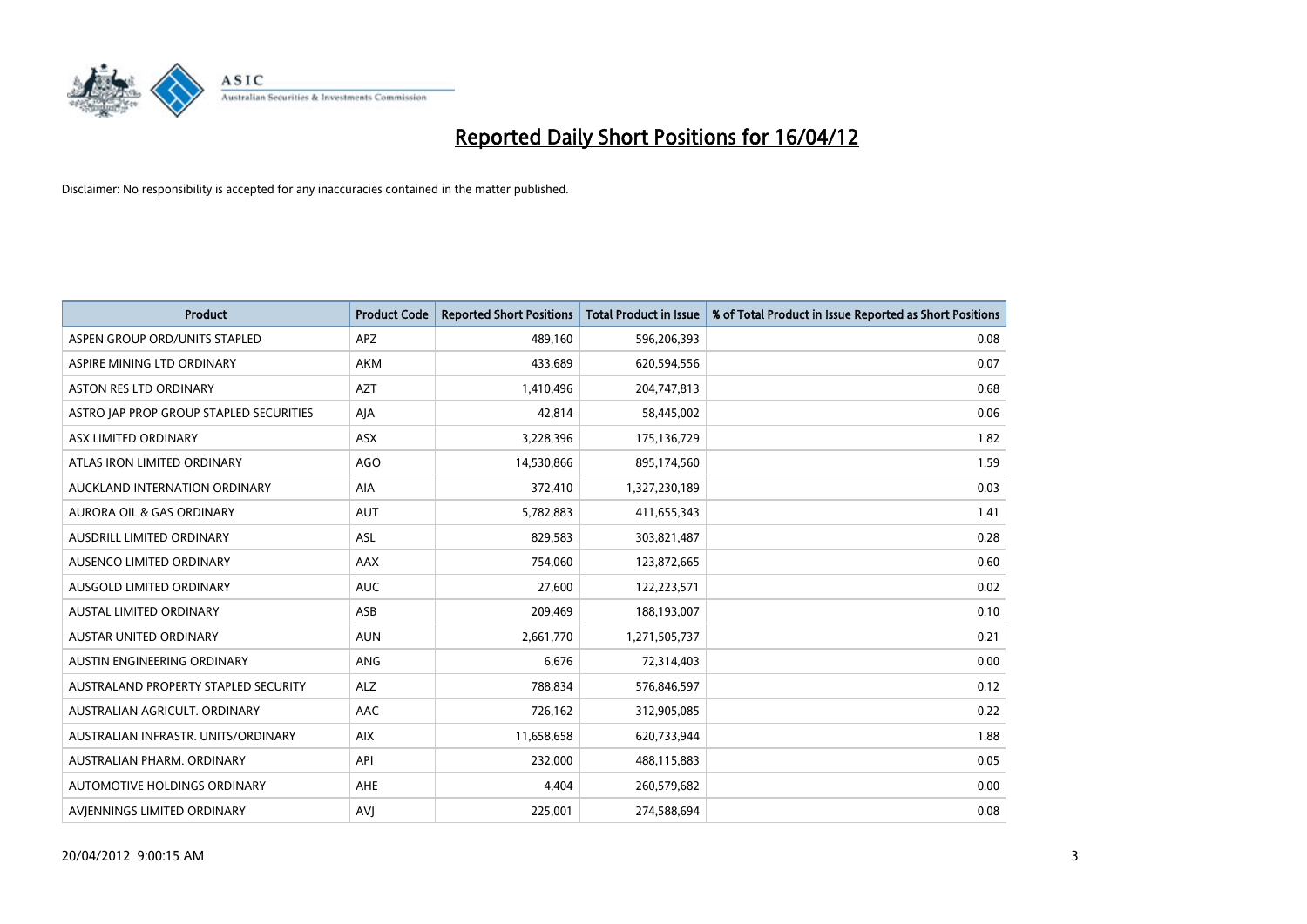

| <b>Product</b>                       | <b>Product Code</b> | <b>Reported Short Positions</b> | <b>Total Product in Issue</b> | % of Total Product in Issue Reported as Short Positions |
|--------------------------------------|---------------------|---------------------------------|-------------------------------|---------------------------------------------------------|
| AWE LIMITED ORDINARY                 | <b>AWE</b>          | 3,557,893                       | 521,871,941                   | 0.70                                                    |
| AZIMUTH RES LTD ORDINARY             | AZH                 | 208,395                         | 397,850,724                   | 0.05                                                    |
| AZUMAH RESOURCES ORDINARY            | <b>AZM</b>          | 2,434,019                       | 333,614,095                   | 0.73                                                    |
| <b>BANDANNA ENERGY ORDINARY</b>      | <b>BND</b>          | 3,433,313                       | 528,481,199                   | 0.64                                                    |
| BANK OF QUEENSLAND. ORDINARY         | <b>BOQ</b>          | 9,668,933                       | 277,288,396                   | 3.50                                                    |
| <b>BANNERMAN RESOURCES ORDINARY</b>  | <b>BMN</b>          | 10,000                          | 297,244,208                   | 0.00                                                    |
| <b>BASE RES LIMITED ORDINARY</b>     | <b>BSE</b>          | 1,046,774                       | 460,440,029                   | 0.22                                                    |
| BATHURST RESOURCES ORDINARY          | <b>BTU</b>          | 33,171,019                      | 695,447,997                   | 4.78                                                    |
| <b>BC IRON LIMITED ORDINARY</b>      | <b>BCI</b>          | 271,330                         | 103,861,000                   | 0.26                                                    |
| BEACH ENERGY LIMITED ORDINARY        | <b>BPT</b>          | 22,001,224                      | 1,199,253,779                 | 1.84                                                    |
| BEADELL RESOURCE LTD ORDINARY        | <b>BDR</b>          | 9,161,058                       | 716,004,752                   | 1.29                                                    |
| BENDIGO AND ADELAIDE ORDINARY        | <b>BEN</b>          | 3,760,489                       | 396,432,327                   | 0.95                                                    |
| BERKELEY RESOURCES ORDINARY          | <b>BKY</b>          | 359,026                         | 174,298,273                   | 0.21                                                    |
| BETASHARES ASX RES ETF UNITS         | <b>ORE</b>          | 79,330                          | 4,220,217                     | 1.88                                                    |
| <b>BHP BILLITON LIMITED ORDINARY</b> | <b>BHP</b>          | 15,600,869                      | 3,211,691,105                 | 0.44                                                    |
| <b>BILLABONG ORDINARY</b>            | <b>BBG</b>          | 23,679,651                      | 255,102,103                   | 9.25                                                    |
| <b>BIOTA HOLDINGS ORDINARY</b>       | <b>BTA</b>          | 324,536                         | 181,853,957                   | 0.18                                                    |
| <b>BLACKMORES LIMITED ORDINARY</b>   | <b>BKL</b>          | 152                             | 16,779,761                    | 0.00                                                    |
| BLUESCOPE STEEL LTD ORDINARY         | <b>BSL</b>          | 43,099,584                      | 3,349,185,247                 | 1.29                                                    |
| <b>BOART LONGYEAR ORDINARY</b>       | <b>BLY</b>          | 2,801,600                       | 461,163,412                   | 0.59                                                    |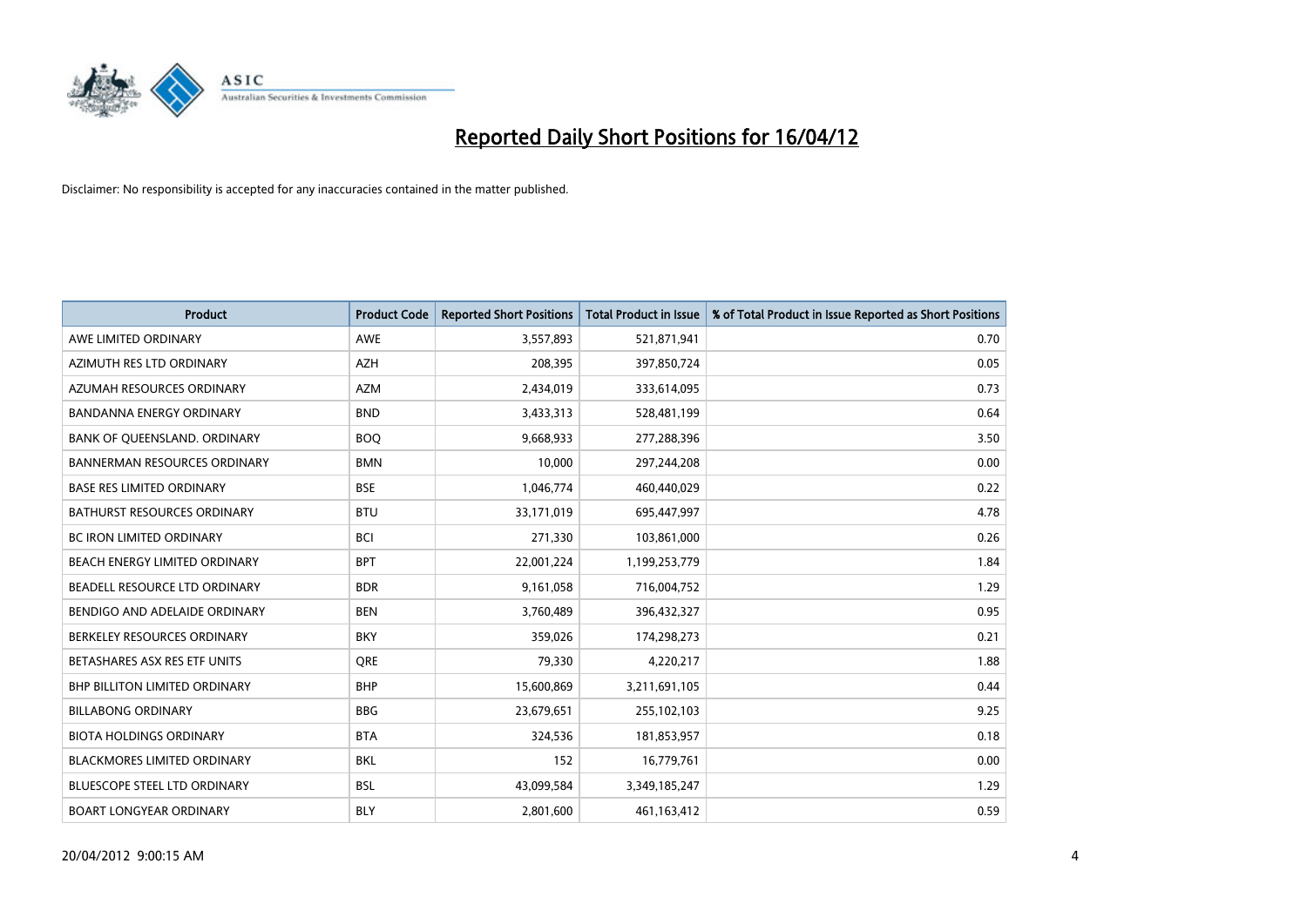

| <b>Product</b>                          | <b>Product Code</b> | <b>Reported Short Positions</b> | <b>Total Product in Issue</b> | % of Total Product in Issue Reported as Short Positions |
|-----------------------------------------|---------------------|---------------------------------|-------------------------------|---------------------------------------------------------|
| <b>BOOM LOGISTICS ORDINARY</b>          | <b>BOL</b>          | 626                             | 468,663,585                   | 0.00                                                    |
| BORAL LIMITED. ORDINARY                 | <b>BLD</b>          | 31,252,875                      | 758,572,140                   | 4.13                                                    |
| <b>BRADKEN LIMITED ORDINARY</b>         | <b>BKN</b>          | 5,993,155                       | 168,629,376                   | 3.56                                                    |
| <b>BRAMBLES LIMITED ORDINARY</b>        | <b>BXB</b>          | 10,799,848                      | 1,480,960,359                 | 0.72                                                    |
| BREVILLE GROUP LTD ORDINARY             | <b>BRG</b>          | 43,442                          | 130,095,322                   | 0.03                                                    |
| <b>BRICKWORKS LIMITED ORDINARY</b>      | <b>BKW</b>          | 25,301                          | 147,567,333                   | 0.02                                                    |
| <b>BROCKMAN RESOURCES ORDINARY</b>      | <b>BRM</b>          | 7,564                           | 145,053,151                   | 0.00                                                    |
| <b>BURU ENERGY ORDINARY</b>             | <b>BRU</b>          | 7,065,302                       | 234,219,477                   | 3.02                                                    |
| <b>BWP TRUST ORDINARY UNITS</b>         | <b>BWP</b>          | 558,159                         | 525,255,093                   | 0.10                                                    |
| CABCHARGE AUSTRALIA ORDINARY            | CAB                 | 600,045                         | 120,437,014                   | 0.50                                                    |
| CALTEX AUSTRALIA ORDINARY               | <b>CTX</b>          | 6,618,146                       | 270,000,000                   | 2.44                                                    |
| <b>CAMPBELL BROTHERS ORDINARY</b>       | <b>CPB</b>          | 1,680,308                       | 67,503,411                    | 2.49                                                    |
| CAPE LAMBERT RES LTD ORDINARY           | <b>CFE</b>          | 175,108                         | 689,108,792                   | 0.02                                                    |
| CARABELLA RES LTD ORDINARY              | <b>CLR</b>          | 10,611                          | 133,642,797                   | 0.01                                                    |
| <b>CARBON ENERGY ORDINARY</b>           | <b>CNX</b>          | 77,039                          | 772,293,626                   | 0.01                                                    |
| CARDNO LIMITED ORDINARY                 | CDD                 | 34,033                          | 138,094,885                   | 0.02                                                    |
| CARNARVON PETROLEUM ORDINARY            | <b>CVN</b>          | 322,484                         | 694,644,634                   | 0.05                                                    |
| CARSALES.COM LTD ORDINARY               | <b>CRZ</b>          | 21,341,135                      | 233,684,223                   | 9.12                                                    |
| <b>CASH CONVERTERS ORDINARY</b>         | CCV                 | 41,599                          | 379,761,025                   | 0.01                                                    |
| CENTRO RETAIL AUST ORD/UNIT STAPLED SEC | <b>CRF</b>          | 10,921,328                      | 1,340,723,189                 | 0.81                                                    |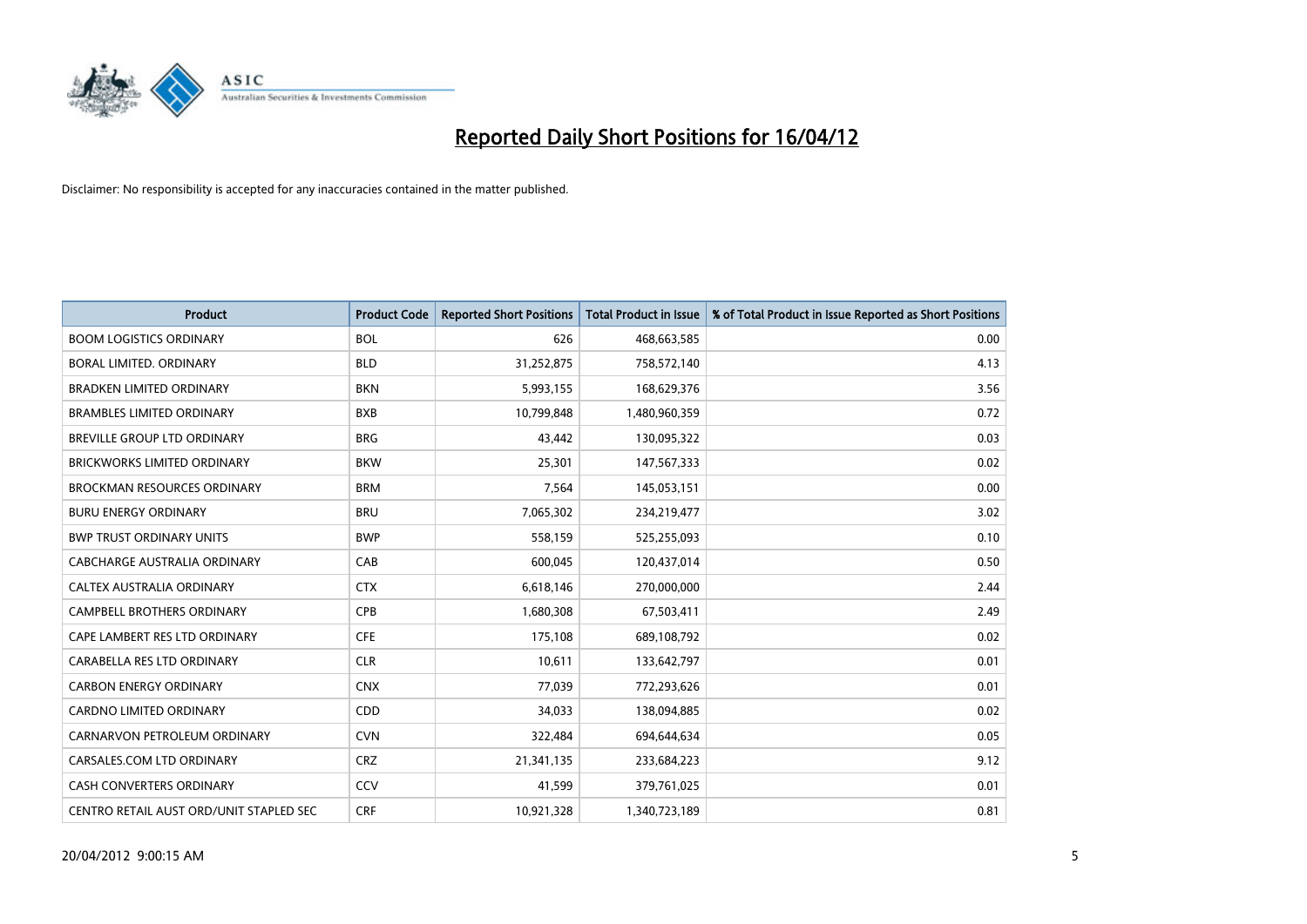

| <b>Product</b>                           | <b>Product Code</b> | <b>Reported Short Positions</b> | <b>Total Product in Issue</b> | % of Total Product in Issue Reported as Short Positions |
|------------------------------------------|---------------------|---------------------------------|-------------------------------|---------------------------------------------------------|
| <b>CERAMIC FUEL CELLS ORDINARY</b>       | <b>CFU</b>          | 146,512                         | 1,366,298,863                 | 0.00                                                    |
| CFS RETAIL PROPERTY UNITS                | <b>CFX</b>          | 59,369,880                      | 2,839,591,911                 | 2.10                                                    |
| CGA MINING LIMITED ORDINARY              | CGX                 | 191,100                         | 337,725,726                   | 0.06                                                    |
| CHALLENGER DIV.PRO. STAPLED UNITS        | <b>CDI</b>          | 237,500                         | 883,903,667                   | 0.02                                                    |
| <b>CHALLENGER INFRAST, STAPLED UNITS</b> | <b>CIF</b>          | 57,870                          | 316,223,785                   | 0.02                                                    |
| <b>CHALLENGER LIMITED ORDINARY</b>       | <b>CGF</b>          | 3,576,611                       | 548,329,617                   | 0.65                                                    |
| CHARTER HALL GROUP STAPLED US PROHIBIT.  | <b>CHC</b>          | 379,260                         | 308,610,130                   | 0.13                                                    |
| <b>CHARTER HALL OFFICE UNIT</b>          | CQO                 | 182,023                         | 493,319,730                   | 0.03                                                    |
| <b>CHARTER HALL RETAIL UNITS</b>         | <b>CQR</b>          | 830,549                         | 299,628,571                   | 0.27                                                    |
| <b>CHORUS LIMITED ORDINARY</b>           | <b>CNU</b>          | 1,474,978                       | 385,082,123                   | 0.39                                                    |
| CITIGOLD CORP LTD ORDINARY               | <b>CTO</b>          | 1,355,317                       | 1,105,078,301                 | 0.12                                                    |
| <b>CLOUGH LIMITED ORDINARY</b>           | <b>CLO</b>          | 54,251                          | 773,313,572                   | 0.00                                                    |
| <b>CNPR GRP UNITS/ORD STAPLED</b>        | <b>CNP</b>          | 2,537                           | 972,414,514                   | 0.00                                                    |
| COAL OF AFRICA LTD ORDINARY              | <b>CZA</b>          | 619,867                         | 662,484,573                   | 0.10                                                    |
| <b>COALSPUR MINES LTD ORDINARY</b>       | <b>CPL</b>          | 8,820,511                       | 620,729,899                   | 1.41                                                    |
| COALWORKS LIMITED ORDINARY               | <b>CWK</b>          | 24,351                          | 149,088,955                   | 0.02                                                    |
| COBAR CONSOLIDATED ORDINARY              | CCU                 | 244,926                         | 208,893,687                   | 0.11                                                    |
| COCA-COLA AMATIL ORDINARY                | <b>CCL</b>          | 12,090,724                      | 761,319,007                   | 1.58                                                    |
| <b>COCHLEAR LIMITED ORDINARY</b>         | <b>COH</b>          | 6,250,026                       | 56,929,432                    | 10.97                                                   |
| <b>COCKATOO COAL ORDINARY</b>            | <b>COK</b>          | 5,166,000                       | 1,016,196,908                 | 0.51                                                    |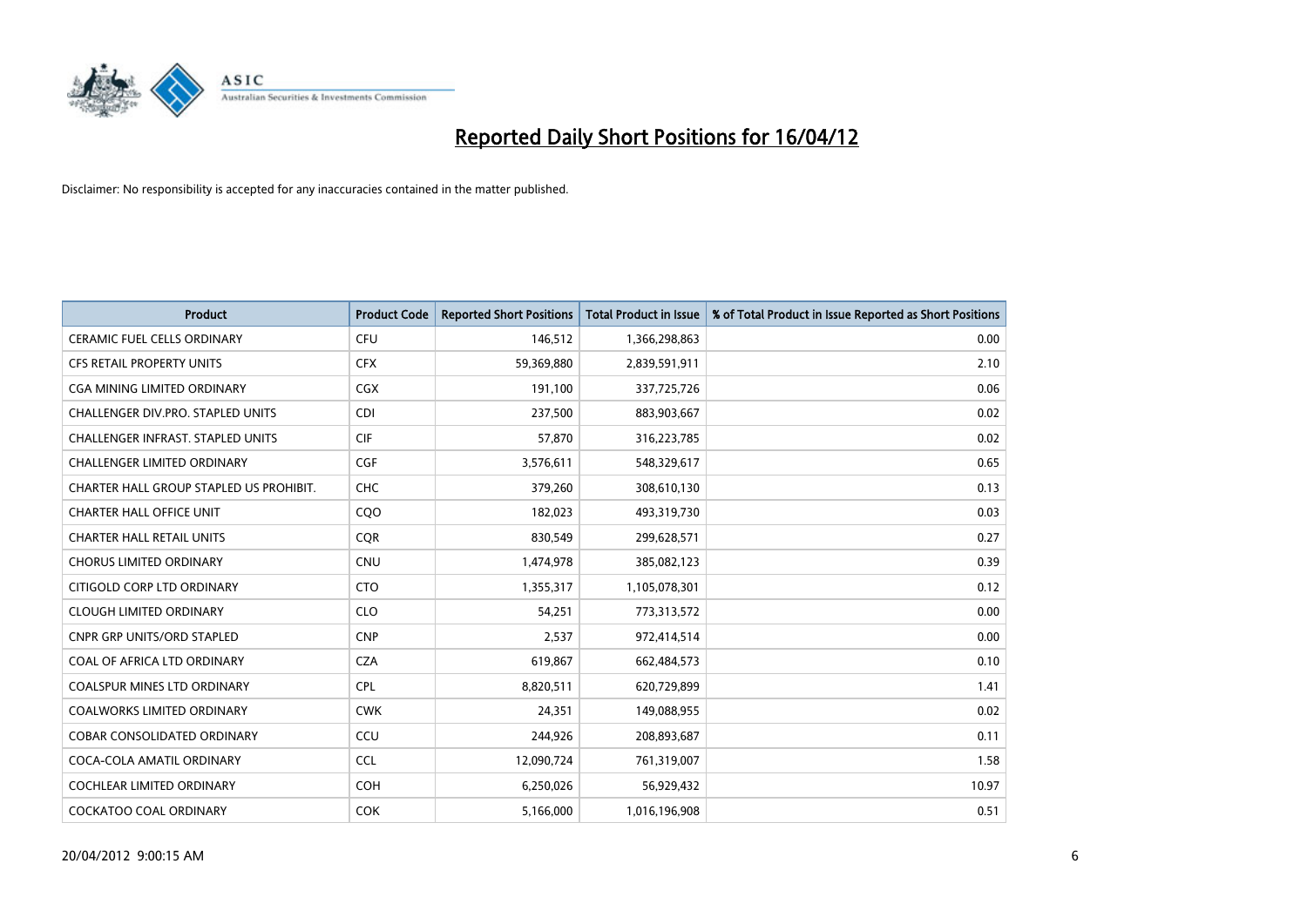

| Product                              | <b>Product Code</b> | <b>Reported Short Positions</b> | <b>Total Product in Issue</b> | % of Total Product in Issue Reported as Short Positions |
|--------------------------------------|---------------------|---------------------------------|-------------------------------|---------------------------------------------------------|
| <b>COFFEY INTERNATIONAL ORDINARY</b> | <b>COF</b>          | 1,108                           | 239,260,027                   | 0.00                                                    |
| <b>COKAL LTD ORDINARY</b>            | <b>CKA</b>          | 95,452                          | 411,046,892                   | 0.02                                                    |
| <b>COLLINS FOODS LTD ORDINARY</b>    | <b>CKF</b>          | 23,670                          | 93,000,003                    | 0.03                                                    |
| COMMONWEALTH BANK, ORDINARY          | <b>CBA</b>          | 25,933,863                      | 1,581,280,593                 | 1.61                                                    |
| COMMONWEALTH PROP ORDINARY UNITS     | <b>CPA</b>          | 35,880,609                      | 2,389,601,065                 | 1.50                                                    |
| <b>COMPASS RESOURCES ORDINARY</b>    | <b>CMR</b>          | 63,000                          | 1,403,744,100                 | 0.00                                                    |
| <b>COMPUTERSHARE LTD ORDINARY</b>    | <b>CPU</b>          | 10,851,312                      | 555,664,059                   | 1.95                                                    |
| CONSOLIDATED MEDIA. ORDINARY         | <b>CMJ</b>          | 1,196,529                       | 561,834,996                   | 0.21                                                    |
| CONTINENTAL COAL LTD ORDINARY        | CCC                 | 285,527                         | 421,018,421                   | 0.07                                                    |
| <b>CREDIT CORP GROUP ORDINARY</b>    | <b>CCP</b>          | 4,756                           | 45,571,114                    | 0.01                                                    |
| CROMWELL PROP STAPLED SECURITIES     | <b>CMW</b>          | 96,614                          | 1,168,086,516                 | 0.01                                                    |
| <b>CROWN LIMITED ORDINARY</b>        | <b>CWN</b>          | 4,363,419                       | 728,394,185                   | 0.62                                                    |
| <b>CSG LIMITED ORDINARY</b>          | CSV                 | 719,821                         | 282,567,499                   | 0.26                                                    |
| <b>CSL LIMITED ORDINARY</b>          | <b>CSL</b>          | 9,673,442                       | 514,490,422                   | 1.89                                                    |
| <b>CSR LIMITED ORDINARY</b>          | <b>CSR</b>          | 21,520,462                      | 506,000,315                   | 4.23                                                    |
| <b>CUDECO LIMITED ORDINARY</b>       | CDU                 | 3,098,446                       | 190,709,873                   | 1.63                                                    |
| CUE ENERGY RESOURCE ORDINARY         | <b>CUE</b>          | 3,099,297                       | 695,153,053                   | 0.44                                                    |
| <b>CUSTOMERS LIMITED ORDINARY</b>    | <b>CUS</b>          | 18,075                          | 134,869,357                   | 0.01                                                    |
| DART ENERGY LTD ORDINARY             | <b>DTE</b>          | 16,694,101                      | 736,141,536                   | 2.26                                                    |
| DAVID JONES LIMITED ORDINARY         | <b>DJS</b>          | 51,053,865                      | 524,940,325                   | 9.70                                                    |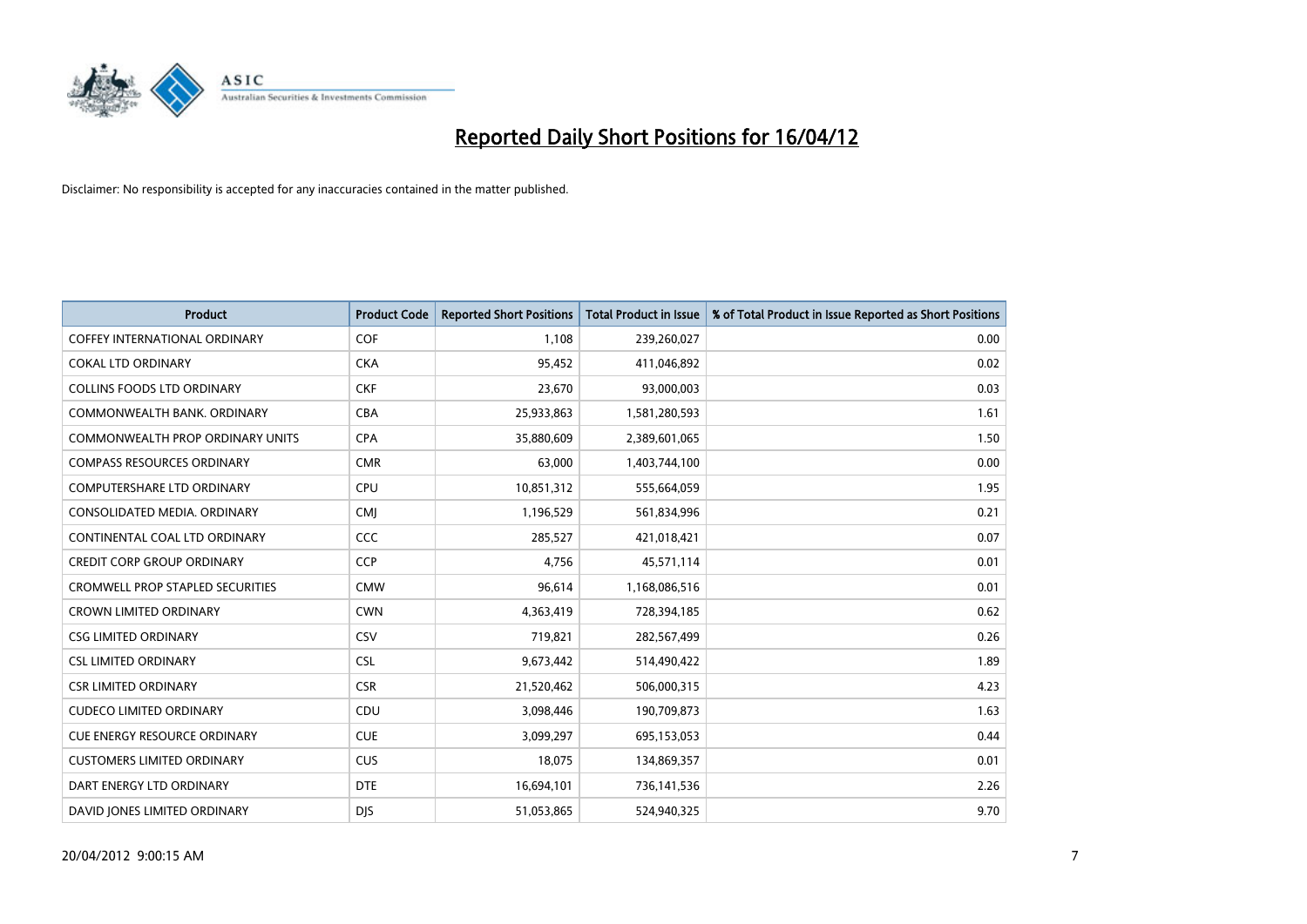

| <b>Product</b>                       | <b>Product Code</b> | <b>Reported Short Positions</b> | <b>Total Product in Issue</b> | % of Total Product in Issue Reported as Short Positions |
|--------------------------------------|---------------------|---------------------------------|-------------------------------|---------------------------------------------------------|
| <b>DECMIL GROUP LIMITED ORDINARY</b> | <b>DCG</b>          | 9.665                           | 166,492,757                   | 0.00                                                    |
| DEEP YELLOW LIMITED ORDINARY         | <b>DYL</b>          | 582                             | 1,128,736,403                 | 0.00                                                    |
| DEXUS PROPERTY GROUP STAPLED UNITS   | <b>DXS</b>          | 22,293,819                      | 4,839,024,176                 | 0.45                                                    |
| DISCOVERY METALS LTD ORDINARY        | <b>DML</b>          | 9,683,306                       | 442,128,231                   | 2.21                                                    |
| DOMINO PIZZA ENTERPR ORDINARY        | <b>DMP</b>          | 727,036                         | 69,899,674                    | 1.04                                                    |
| DOWNER EDI LIMITED ORDINARY          | <b>DOW</b>          | 1,364,964                       | 429,100,296                   | 0.32                                                    |
| DRILLSEARCH ENERGY ORDINARY          | <b>DLS</b>          | 1,789,144                       | 337,449,196                   | 0.52                                                    |
| DUET GROUP STAPLED US PROHIBIT.      | <b>DUE</b>          | 14,091,667                      | 1,109,831,386                 | 1.28                                                    |
| DULUXGROUP LIMITED ORDINARY          | <b>DLX</b>          | 8,813,322                       | 367,456,259                   | 2.40                                                    |
| ECHO ENTERTAINMENT ORDINARY          | <b>EGP</b>          | 53,475,655                      | 688,019,737                   | 7.77                                                    |
| <b>ELDERS LIMITED ORDINARY</b>       | <b>ELD</b>          | 20,319,448                      | 448,598,480                   | 4.52                                                    |
| ELDORADO GOLD CORP CDI 1:1           | EAU                 | 41,160                          | 9,099,695                     | 0.46                                                    |
| ELEMENTAL MINERALS ORDINARY          | <b>ELM</b>          | 309,754                         | 243,614,280                   | 0.12                                                    |
| ELEMENTOS LIMITED ORDINARY           | <b>ELT</b>          | 16                              | 82,383,526                    | 0.00                                                    |
| <b>EMECO HOLDINGS ORDINARY</b>       | <b>EHL</b>          | 1,832,721                       | 631,237,586                   | 0.29                                                    |
| <b>ENDEAVOUR MIN CORP CDI 1:1</b>    | <b>EVR</b>          | 198,141                         | 119,047,006                   | 0.15                                                    |
| ENERGY RESOURCES ORDINARY 'A'        | ERA                 | 8,111,917                       | 517,725,062                   | 1.55                                                    |
| <b>ENERGY WORLD CORPOR. ORDINARY</b> | <b>EWC</b>          | 26,500,312                      | 1,734,166,672                 | 1.50                                                    |
| <b>ENVESTRA LIMITED ORDINARY</b>     | <b>ENV</b>          | 4,325,861                       | 1,547,890,032                 | 0.27                                                    |
| EQUATORIAL RES LTD ORDINARY          | EQX                 | 35,022                          | 115,148,553                   | 0.03                                                    |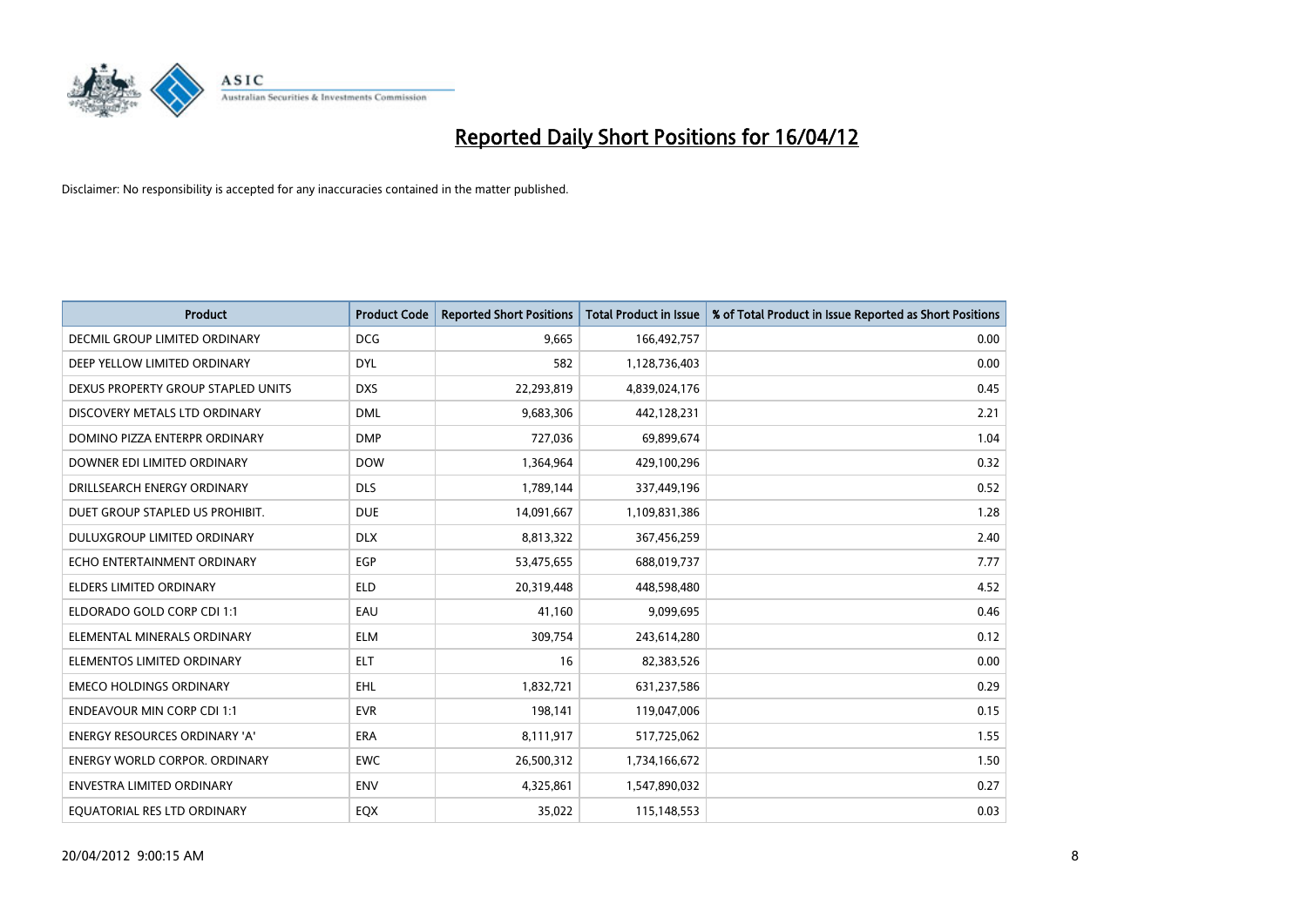

| <b>Product</b>                        | <b>Product Code</b> | <b>Reported Short Positions</b> | <b>Total Product in Issue</b> | % of Total Product in Issue Reported as Short Positions |
|---------------------------------------|---------------------|---------------------------------|-------------------------------|---------------------------------------------------------|
| <b>EUROZ LIMITED ORDINARY</b>         | EZL                 | 64,420                          | 143,623,248                   | 0.04                                                    |
| EVOLUTION MINING LTD ORDINARY         | <b>EVN</b>          | 2,619,178                       | 707,105,713                   | 0.37                                                    |
| EXCO RESOURCES LTD ORDINARY           | <b>EXS</b>          | 50,060                          | 356,044,187                   | 0.01                                                    |
| <b>EXTRACT RESOURCES ORDINARY</b>     | <b>EXT</b>          | 137,571                         | 252,220,823                   | 0.05                                                    |
| FAIRFAX MEDIA LTD ORDINARY            | <b>FXI</b>          | 240,728,928                     | 2,351,955,725                 | 10.24                                                   |
| <b>FANTASTIC HOLDINGS ORDINARY</b>    | <b>FAN</b>          | 99,000                          | 102,739,538                   | 0.10                                                    |
| <b>FAR LTD ORDINARY</b>               | <b>FAR</b>          | 25,116,250                      | 2,430,080,157                 | 1.03                                                    |
| FISHER & PAYKEL H. ORDINARY           | <b>FPH</b>          | 7,000                           | 530,053,399                   | 0.00                                                    |
| FKP PROPERTY GROUP STAPLED SECURITIES | <b>FKP</b>          | 36,924,895                      | 1,211,033,858                 | 3.04                                                    |
| FLEETWOOD CORP ORDINARY               | <b>FWD</b>          | 115,657                         | 59,170,665                    | 0.19                                                    |
| FLETCHER BUILDING ORDINARY            | <b>FBU</b>          | 11,272,539                      | 680,739,504                   | 1.66                                                    |
| FLEXIGROUP LIMITED ORDINARY           | <b>FXL</b>          | 32,456                          | 279,911,147                   | 0.00                                                    |
| FLIGHT CENTRE ORDINARY                | <b>FLT</b>          | 9,860,832                       | 100,024,697                   | 9.84                                                    |
| FLINDERS MINES LTD ORDINARY           | <b>FMS</b>          | 91,772                          | 1,821,300,404                 | 0.01                                                    |
| <b>FOCUS MINERALS LTD ORDINARY</b>    | <b>FML</b>          | 707,897                         | 4,320,773,701                 | 0.01                                                    |
| <b>FORGE GROUP LIMITED ORDINARY</b>   | <b>FGE</b>          | 288,925                         | 83,469,014                    | 0.34                                                    |
| FORTESCUE METALS GRP ORDINARY         | <b>FMG</b>          | 102,787,608                     | 3,113,798,659                 | 3.27                                                    |
| G.U.D. HOLDINGS ORDINARY              | GUD                 | 1,075,175                       | 70,803,455                    | 1.52                                                    |
| <b>GALAXY RESOURCES ORDINARY</b>      | <b>GXY</b>          | 5,531,509                       | 323,327,000                   | 1.70                                                    |
| <b>GEODYNAMICS LIMITED ORDINARY</b>   | GDY                 | 850                             | 406,452,608                   | 0.00                                                    |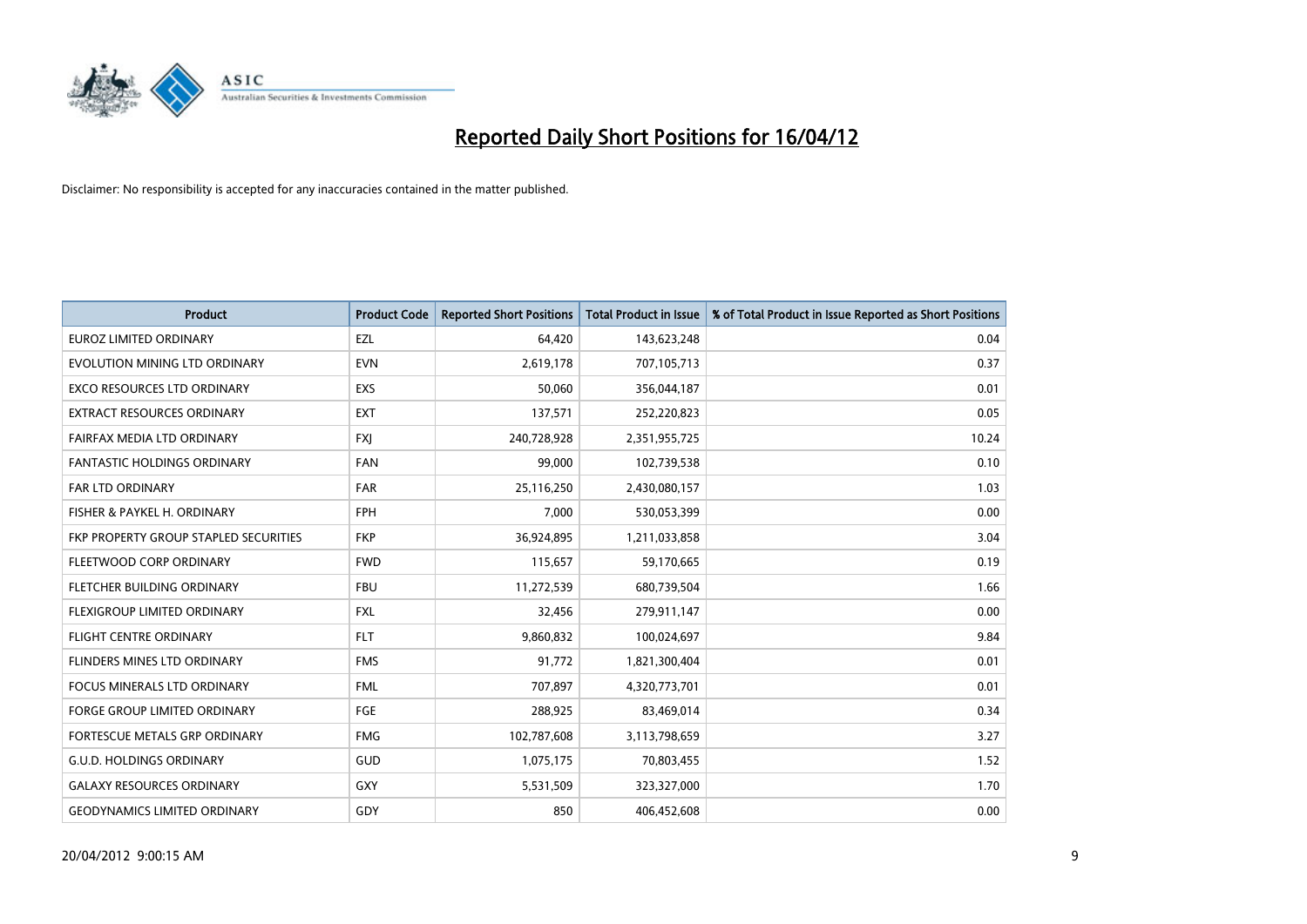

| Product                                          | <b>Product Code</b> | <b>Reported Short Positions</b> | <b>Total Product in Issue</b> | % of Total Product in Issue Reported as Short Positions |
|--------------------------------------------------|---------------------|---------------------------------|-------------------------------|---------------------------------------------------------|
| <b>GINDALBIE METALS LTD ORDINARY</b>             | GBG                 | 35,461,808                      | 1,247,487,454                 | 2.84                                                    |
| <b>GLOUCESTER COAL ORDINARY</b>                  | GCL                 | 1,206,071                       | 202,905,967                   | 0.57                                                    |
| <b>GOLD ROAD RES LTD ORDINARY</b>                | GOR                 | 391,899                         | 389,950,665                   | 0.11                                                    |
| <b>GOODMAN FIELDER, ORDINARY</b>                 | <b>GFF</b>          | 28,826,668                      | 1,955,559,207                 | 1.46                                                    |
| <b>GOODMAN GROUP STAPLED US PROH. DEF</b>        | <b>GMGDA</b>        | 10,415,502                      | 1,547,163,349                 | 0.66                                                    |
| <b>GPT GROUP STAPLED SEC.</b>                    | <b>GPT</b>          | 9,884,959                       | 1,799,961,423                 | 0.51                                                    |
| <b>GRAINCORP LIMITED A CLASS ORDINARY</b>        | <b>GNC</b>          | 680,528                         | 198,318,900                   | 0.35                                                    |
| <b>GRANGE RESOURCES. ORDINARY</b>                | GRR                 | 185,682                         | 1,154,766,592                 | 0.01                                                    |
| <b>GREENLAND MIN EN LTD ORDINARY</b>             | GGG                 | 3,222,586                       | 416,390,488                   | 0.77                                                    |
| <b>GROWTHPOINT PROPERTY ORD/UNIT STAPLED SEC</b> | GOZ                 | 100,193                         | 291,904,374                   | 0.03                                                    |
| <b>GRYPHON MINERALS LTD ORDINARY</b>             | GRY                 | 5,408,071                       | 348,264,983                   | 1.56                                                    |
| <b>GUILDFORD COAL LTD ORDINARY</b>               | <b>GUF</b>          | 1,327,662                       | 275,363,771                   | 0.49                                                    |
| <b>GUNNS LIMITED ORDINARY</b>                    | <b>GNS</b>          | 61,543,147                      | 848,401,559                   | 7.24                                                    |
| <b>GWA GROUP LTD ORDINARY</b>                    | <b>GWA</b>          | 13,941,623                      | 302,005,514                   | 4.61                                                    |
| HARVEY NORMAN ORDINARY                           | <b>HVN</b>          | 73,189,860                      | 1,062,316,784                 | 6.89                                                    |
| HASTIE GROUP LIMITED ORDINARY                    | <b>HST</b>          | 231,464                         | 137,353,504                   | 0.17                                                    |
| HASTINGS DIVERSIFIED STAPLED SECURITY            | <b>HDF</b>          | 824,373                         | 530,001,072                   | 0.15                                                    |
| HAVILAH RESOURCES NL ORDINARY                    | <b>HAV</b>          | 75,177                          | 101,311,223                   | 0.07                                                    |
| <b>HENDERSON GROUP CDI 1:1</b>                   | <b>HGG</b>          | 16,903,393                      | 669,889,446                   | 2.52                                                    |
| HFA HOLDINGS LIMITED ORDINARY                    | <b>HFA</b>          | 3,809                           | 117,332,831                   | 0.00                                                    |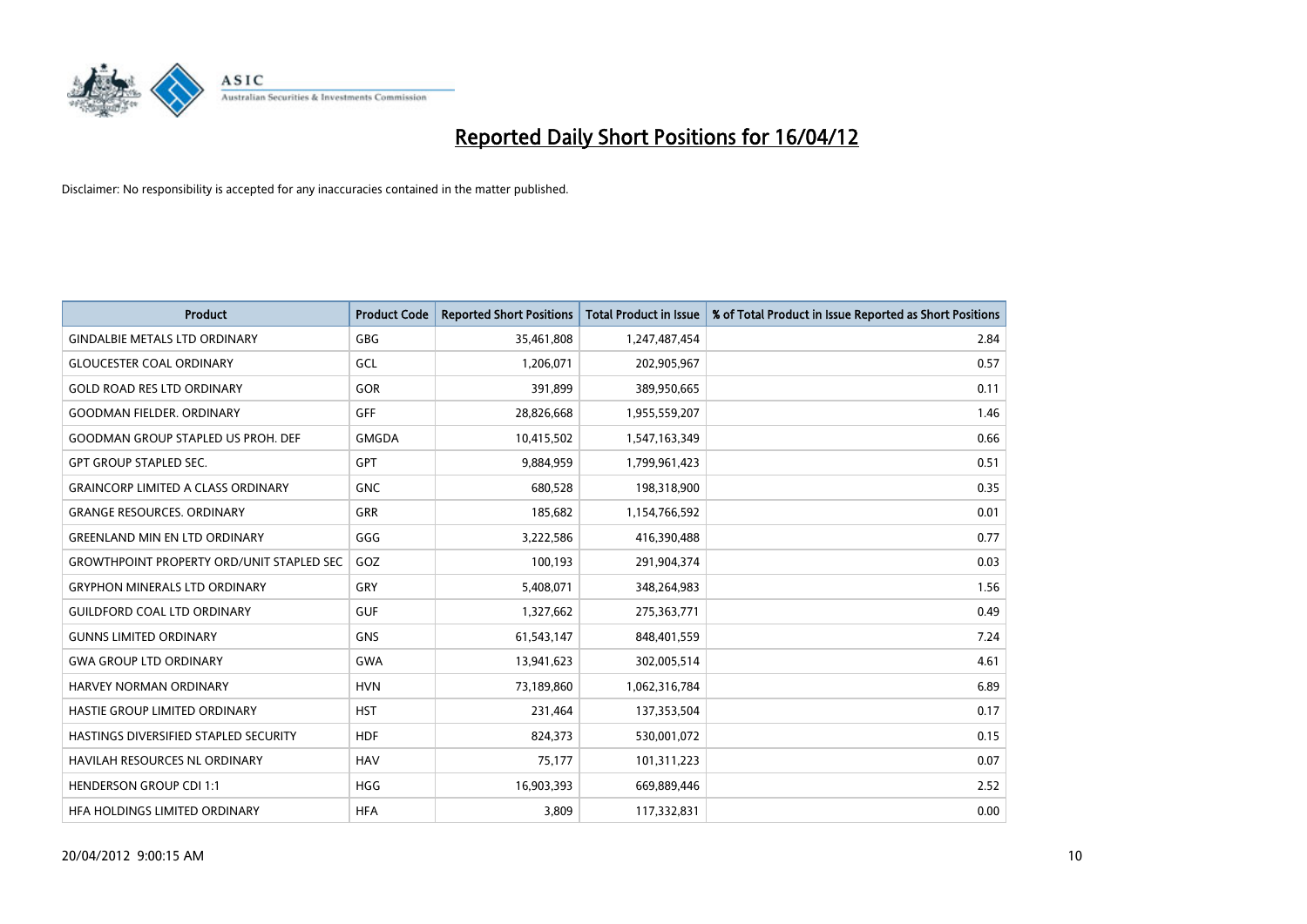

| <b>Product</b>                           | <b>Product Code</b> | <b>Reported Short Positions</b> | <b>Total Product in Issue</b> | % of Total Product in Issue Reported as Short Positions |
|------------------------------------------|---------------------|---------------------------------|-------------------------------|---------------------------------------------------------|
| <b>HIGHLANDS PACIFIC ORDINARY</b>        | <b>HIG</b>          | 77,597                          | 686,202,481                   | 0.01                                                    |
| HILLGROVE RES LTD ORDINARY               | <b>HGO</b>          | 12,187,536                      | 793,698,575                   | 1.53                                                    |
| HILLS HOLDINGS LTD ORDINARY              | <b>HIL</b>          | 3,459,840                       | 246,500,444                   | 1.38                                                    |
| HORIZON OIL LIMITED ORDINARY             | <b>HZN</b>          | 21,376,446                      | 1,130,811,515                 | 1.90                                                    |
| <b>IINET LIMITED ORDINARY</b>            | <b>IIN</b>          | 21,347                          | 160,968,847                   | 0.00                                                    |
| <b>ILUKA RESOURCES ORDINARY</b>          | <b>ILU</b>          | 27,507,443                      | 418,700,517                   | 6.56                                                    |
| <b>IMDEX LIMITED ORDINARY</b>            | <b>IMD</b>          | 198,486                         | 206,369,102                   | 0.10                                                    |
| IMF (AUSTRALIA) LTD ORDINARY             | <b>IMF</b>          | 158,742                         | 123,828,193                   | 0.13                                                    |
| <b>INCITEC PIVOT ORDINARY</b>            | <b>IPL</b>          | 6,513,306                       | 1,628,730,107                 | 0.40                                                    |
| <b>INDEPENDENCE GROUP ORDINARY</b>       | <b>IGO</b>          | 8,759,122                       | 232,882,535                   | 3.77                                                    |
| INDOPHIL RESOURCES ORDINARY              | <b>IRN</b>          | 882,203                         | 1,203,146,194                 | 0.06                                                    |
| <b>INDUSTREA LIMITED ORDINARY</b>        | IDL                 | 636,522                         | 368,992,435                   | 0.17                                                    |
| <b>INFIGEN ENERGY STAPLED SECURITIES</b> | <b>IFN</b>          | 4,330,722                       | 762,265,972                   | 0.58                                                    |
| <b>INSURANCE AUSTRALIA ORDINARY</b>      | IAG                 | 3,380,637                       | 2,079,034,021                 | 0.14                                                    |
| INTEGRA MINING LTD, ORDINARY             | <b>IGR</b>          | 5,194,027                       | 846,293,881                   | 0.61                                                    |
| <b>INTREPID MINES ORDINARY</b>           | <b>IAU</b>          | 4,684,176                       | 524,428,289                   | 0.90                                                    |
| INVESTA OFFICE FUND STAPLED SEC. DEF SET | <b>IOFDA</b>        | 1,285,303                       | 614,041,023                   | 0.20                                                    |
| <b>INVOCARE LIMITED ORDINARY</b>         | IVC.                | 2,314,173                       | 110,030,298                   | 2.09                                                    |
| <b>ION LIMITED ORDINARY</b>              | <b>ION</b>          | 164,453                         | 256,365,105                   | 0.06                                                    |
| <b>IOOF HOLDINGS LTD ORDINARY</b>        | IFL.                | 868,037                         | 229,794,395                   | 0.36                                                    |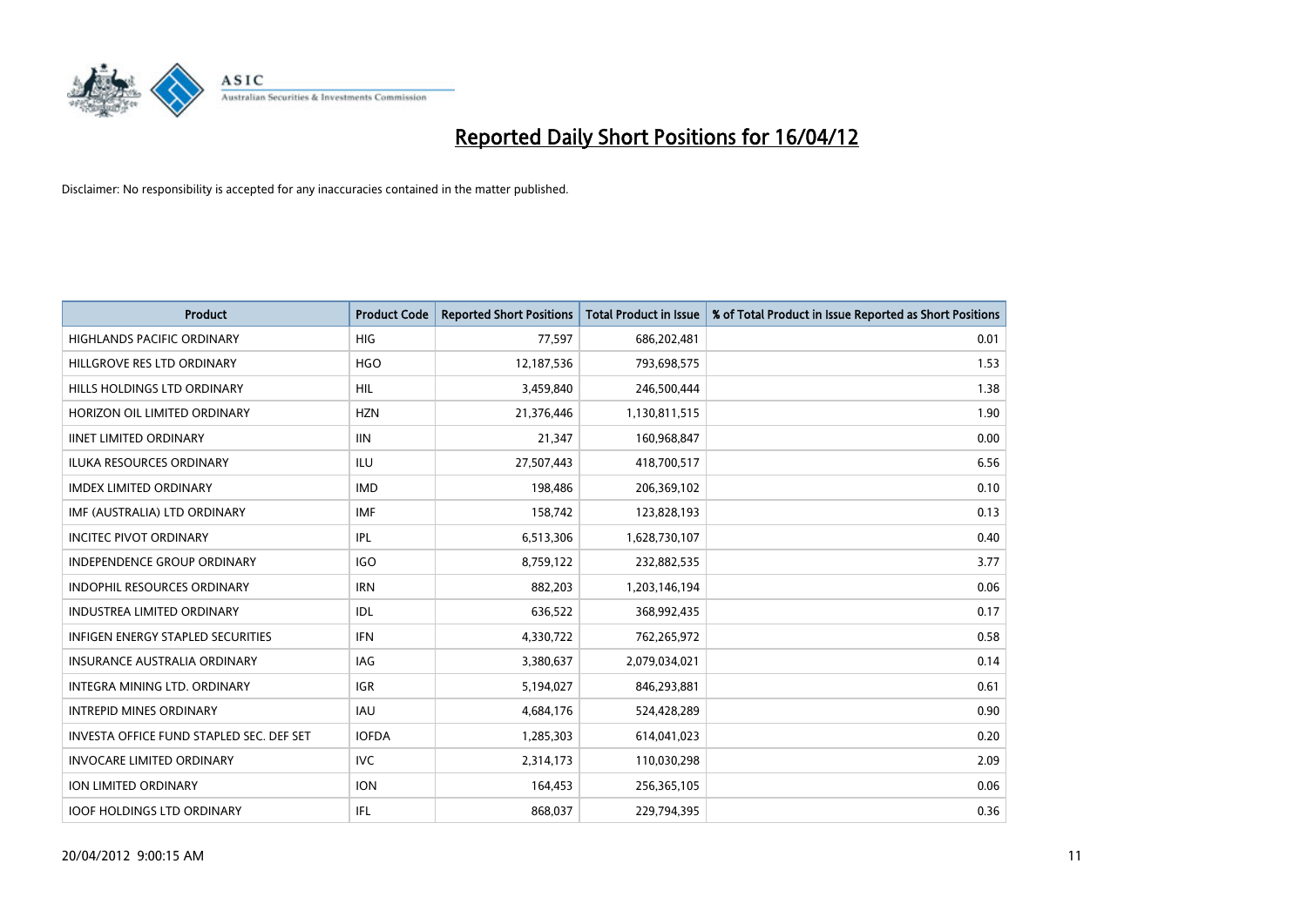

| <b>Product</b>                            | <b>Product Code</b> | <b>Reported Short Positions</b> | <b>Total Product in Issue</b> | % of Total Product in Issue Reported as Short Positions |
|-------------------------------------------|---------------------|---------------------------------|-------------------------------|---------------------------------------------------------|
| <b>IRESS MARKET TECH. ORDINARY</b>        | <b>IRE</b>          | 2,036,117                       | 127,036,010                   | 1.60                                                    |
| <b>IRON ORE HOLDINGS ORDINARY</b>         | <b>IOH</b>          | 39,352                          | 166,637,005                   | 0.02                                                    |
| ISHARES MSCI AUS 200 ISHARES MSCI AUS 200 | <b>IOZ</b>          | 45,517                          | 4,352,373                     | 1.05                                                    |
| <b>ISHARES MSCI BRIC CDI 1:1</b>          | <b>IBK</b>          | 6,325                           | 3,650,000                     | 0.17                                                    |
| ISHARES S&P HIGH DIV ISHARES S&P HIGH DIV | <b>IHD</b>          | 99,995                          | 2,903,027                     | 3.44                                                    |
| ISHARES SMALL ORDS ISHARES SMALL ORDS     | <b>ISO</b>          | 709,135                         | 5,703,165                     | 12.43                                                   |
| <b>IVANHOE AUSTRALIA ORDINARY</b>         | <b>IVA</b>          | 1,964,842                       | 553,921,745                   | 0.35                                                    |
| JAMES HARDIE INDUST CHESS DEPOSITARY INT  | <b>JHX</b>          | 16,684,991                      | 437,175,963                   | 3.79                                                    |
| <b>JB HI-FI LIMITED ORDINARY</b>          | <b>IBH</b>          | 21,565,808                      | 98,850,643                    | 21.83                                                   |
| <b>JUPITER MINES ORDINARY</b>             | <b>IMS</b>          | 50,515                          | 1,806,834,044                 | 0.00                                                    |
| KAGARA LTD ORDINARY                       | KZL                 | 10,800,240                      | 798,953,117                   | 1.33                                                    |
| KANGAROO RES LTD ORDINARY                 | <b>KRL</b>          | 183,619                         | 3,434,430,012                 | 0.00                                                    |
| KAROON GAS AUSTRALIA ORDINARY             | <b>KAR</b>          | 940,922                         | 221,420,769                   | 0.42                                                    |
| KATHMANDU HOLD LTD ORDINARY               | <b>KMD</b>          | 1,804,114                       | 200,000,000                   | 0.90                                                    |
| <b>KBL MINING LIMITED ORDINARY</b>        | <b>KBL</b>          | 1,820                           | 241,361,631                   | 0.00                                                    |
| <b>KENTOR GOLD LIMITED ORDINARY</b>       | KGL                 | 11,590                          | 106,209,874                   | 0.01                                                    |
| <b>KEYBRIDGE CAPITAL ORDINARY</b>         | KBC                 | 1                               | 172,070,564                   | 0.00                                                    |
| KINGSGATE CONSOLID, ORDINARY              | <b>KCN</b>          | 5,432,541                       | 151,169,756                   | 3.58                                                    |
| KINGSROSE MINING LTD ORDINARY             | <b>KRM</b>          | 102,994                         | 278,947,853                   | 0.02                                                    |
| LEIGHTON HOLDINGS ORDINARY                | LEI                 | 8,228,462                       | 337,087,596                   | 2.43                                                    |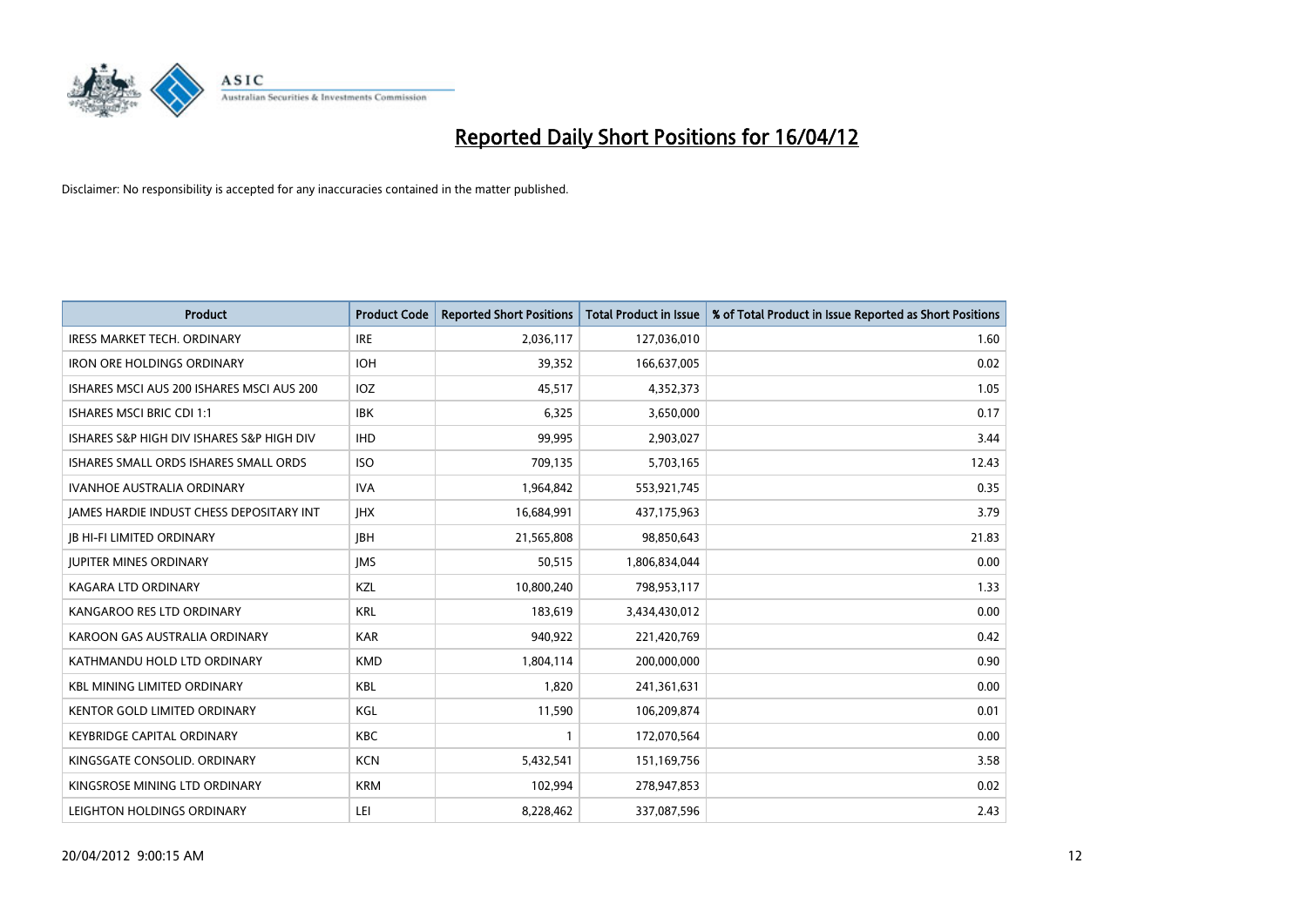

| <b>Product</b>                        | <b>Product Code</b> | <b>Reported Short Positions</b> | <b>Total Product in Issue</b> | % of Total Product in Issue Reported as Short Positions |
|---------------------------------------|---------------------|---------------------------------|-------------------------------|---------------------------------------------------------|
| LEND LEASE GROUP UNIT/ORD STAPLED     | <b>LLC</b>          | 3,315,518                       | 572,789,827                   | 0.58                                                    |
| LINC ENERGY LTD ORDINARY              | <b>LNC</b>          | 19,609,409                      | 504,487,631                   | 3.87                                                    |
| LIQUEFIED NATURAL ORDINARY            | <b>LNG</b>          | 272,800                         | 267,699,015                   | 0.10                                                    |
| LYNAS CORPORATION ORDINARY            | <b>LYC</b>          | 168,047,948                     | 1,714,496,913                 | 9.80                                                    |
| <b>M2 TELECOMMUNICATION ORDINARY</b>  | <b>MTU</b>          | 778,917                         | 124,543,385                   | 0.62                                                    |
| <b>MACA LIMITED ORDINARY</b>          | <b>MLD</b>          | 204,017                         | 150,000,000                   | 0.14                                                    |
| MACMAHON HOLDINGS ORDINARY            | <b>MAH</b>          | 5,019,763                       | 738,631,705                   | 0.68                                                    |
| MACO ATLAS ROADS GRP ORDINARY STAPLED | <b>MQA</b>          | 9,540,006                       | 464,279,594                   | 2.07                                                    |
| MACQUARIE GROUP LTD ORDINARY          | <b>MQG</b>          | 7,072,517                       | 348,588,304                   | 2.01                                                    |
| MARENGO MINING ORDINARY               | <b>MGO</b>          | 39,850                          | 1,003,609,863                 | 0.00                                                    |
| <b>MATRIX C &amp; E LTD ORDINARY</b>  | <b>MCE</b>          | 690,338                         | 77,081,507                    | 0.89                                                    |
| MAVERICK DRILLING ORDINARY            | <b>MAD</b>          | 223,491                         | 267,454,286                   | 0.09                                                    |
| MCMILLAN SHAKESPEARE ORDINARY         | <b>MMS</b>          | 8,125                           | 74,523,965                    | 0.01                                                    |
| MEDUSA MINING LTD ORDINARY            | <b>MML</b>          | 2,941,935                       | 188,903,911                   | 1.56                                                    |
| MELBOURNE IT LIMITED ORDINARY         | <b>MLB</b>          | 9,122                           | 81,352,178                    | 0.01                                                    |
| MEO AUSTRALIA LTD ORDINARY            | <b>MEO</b>          | 4,647,662                       | 539,913,260                   | 0.87                                                    |
| MERMAID MARINE ORDINARY               | <b>MRM</b>          | 367,885                         | 219,311,642                   | 0.17                                                    |
| MESOBLAST LIMITED ORDINARY            | <b>MSB</b>          | 7,701,683                       | 284,478,361                   | 2.72                                                    |
| METALS X LIMITED ORDINARY             | <b>MLX</b>          | 321,268                         | 1,320,540,009                 | 0.03                                                    |
| METCASH LIMITED ORDINARY              | <b>MTS</b>          | 33,988,977                      | 771,345,864                   | 4.41                                                    |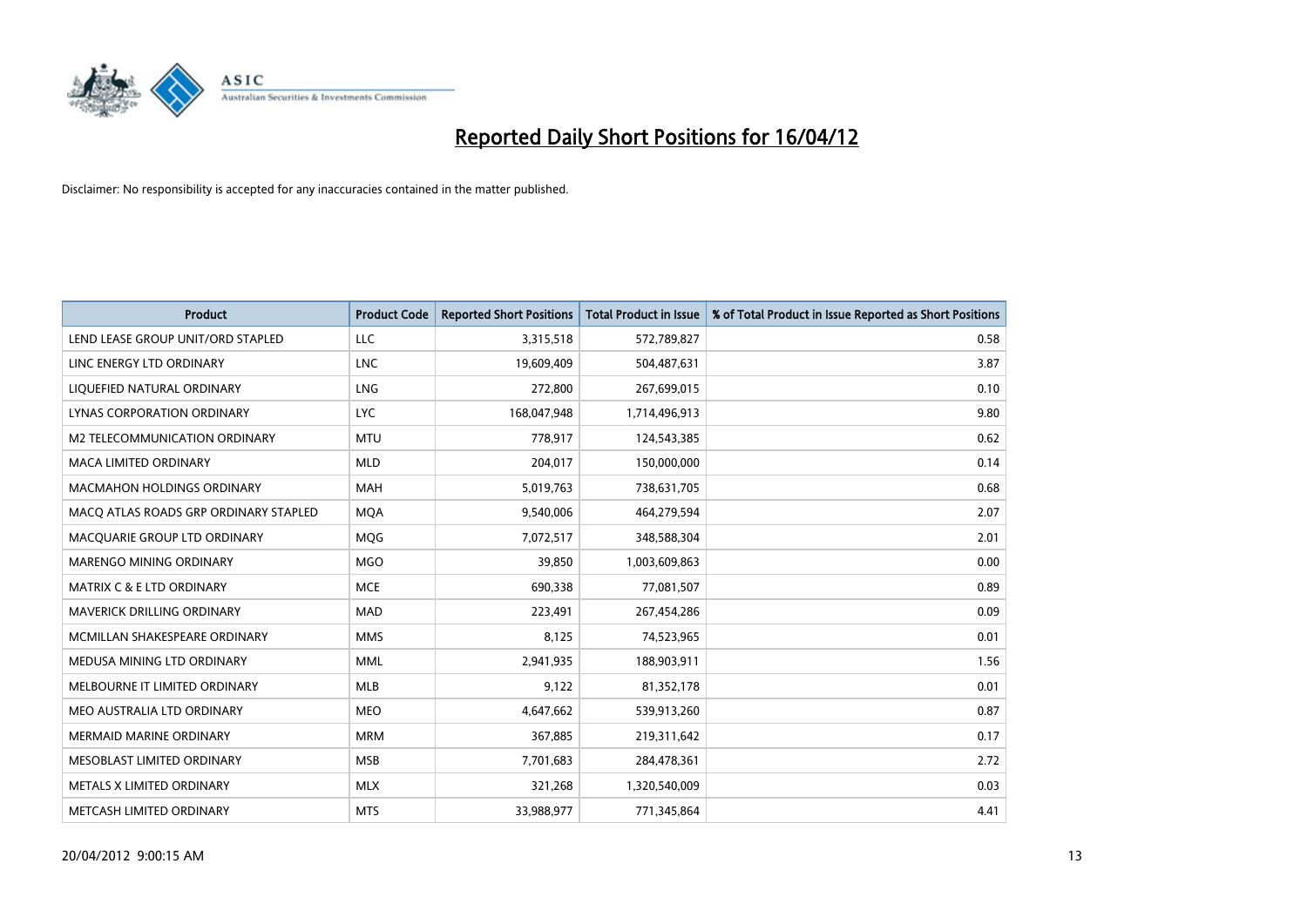

| <b>Product</b>                     | <b>Product Code</b> | <b>Reported Short Positions</b> | <b>Total Product in Issue</b> | % of Total Product in Issue Reported as Short Positions |
|------------------------------------|---------------------|---------------------------------|-------------------------------|---------------------------------------------------------|
| METMINCO LIMITED ORDINARY          | <b>MNC</b>          | 1,954,689                       | 1,749,541,573                 | 0.10                                                    |
| MHM METALS LIMITED ORDINARY        | <b>MHM</b>          | 37,083                          | 104,284,318                   | 0.04                                                    |
| MICLYN EXP OFFSHR ORDINARY         | <b>MIO</b>          | 997,269                         | 278,515,705                   | 0.35                                                    |
| MILTON CORPORATION ORDINARY        | <b>MLT</b>          | 12,800                          | 121,625,655                   | 0.01                                                    |
| MINCOR RESOURCES NL ORDINARY       | <b>MCR</b>          | 1,567,846                       | 194,354,889                   | 0.80                                                    |
| MINERAL DEPOSITS ORDINARY          | <b>MDL</b>          | 81,117                          | 83,538,786                    | 0.11                                                    |
| MINERAL RESOURCES, ORDINARY        | <b>MIN</b>          | 983,779                         | 184,856,018                   | 0.50                                                    |
| MIRABELA NICKEL LTD ORDINARY       | <b>MBN</b>          | 12,032,594                      | 492,516,163                   | 2.45                                                    |
| MIRVAC GROUP STAPLED SECURITIES    | <b>MGR</b>          | 6,040,391                       | 3,418,236,755                 | 0.16                                                    |
| MOLOPO ENERGY LTD ORDINARY         | <b>MPO</b>          | 913,056                         | 245,579,810                   | 0.38                                                    |
| MOLY MINES LIMITED ORDINARY        | <b>MOL</b>          | 108,415                         | 384,893,989                   | 0.03                                                    |
| <b>MONADELPHOUS GROUP ORDINARY</b> | <b>MND</b>          | 2,522,185                       | 88,674,327                    | 2.84                                                    |
| MORTGAGE CHOICE LTD ORDINARY       | MOC                 | 2,240,171                       | 120,319,572                   | 1.86                                                    |
| <b>MOUNT GIBSON IRON ORDINARY</b>  | <b>MGX</b>          | 5,785,888                       | 1,082,716,453                 | 0.52                                                    |
| MOUNT MAGNET SOUTH ORDINARY        | <b>MUM</b>          | 543,548                         | 369,315,612                   | 0.15                                                    |
| MURCHISON METALS LTD ORDINARY      | <b>MMX</b>          | 3,972,010                       | 450,093,277                   | 0.88                                                    |
| MYER HOLDINGS LTD ORDINARY         | <b>MYR</b>          | 70,826,533                      | 583,384,551                   | 12.15                                                   |
| NATIONAL AUST, BANK ORDINARY       | <b>NAB</b>          | 12,533,012                      | 2,239,201,841                 | 0.53                                                    |
| NAVIGATOR RESOURCES ORDINARY       | <b>NAV</b>          | 500                             | 2,222,216,576                 | 0.00                                                    |
| NAVITAS LIMITED ORDINARY           | <b>NVT</b>          | 10,997,675                      | 375,318,628                   | 2.94                                                    |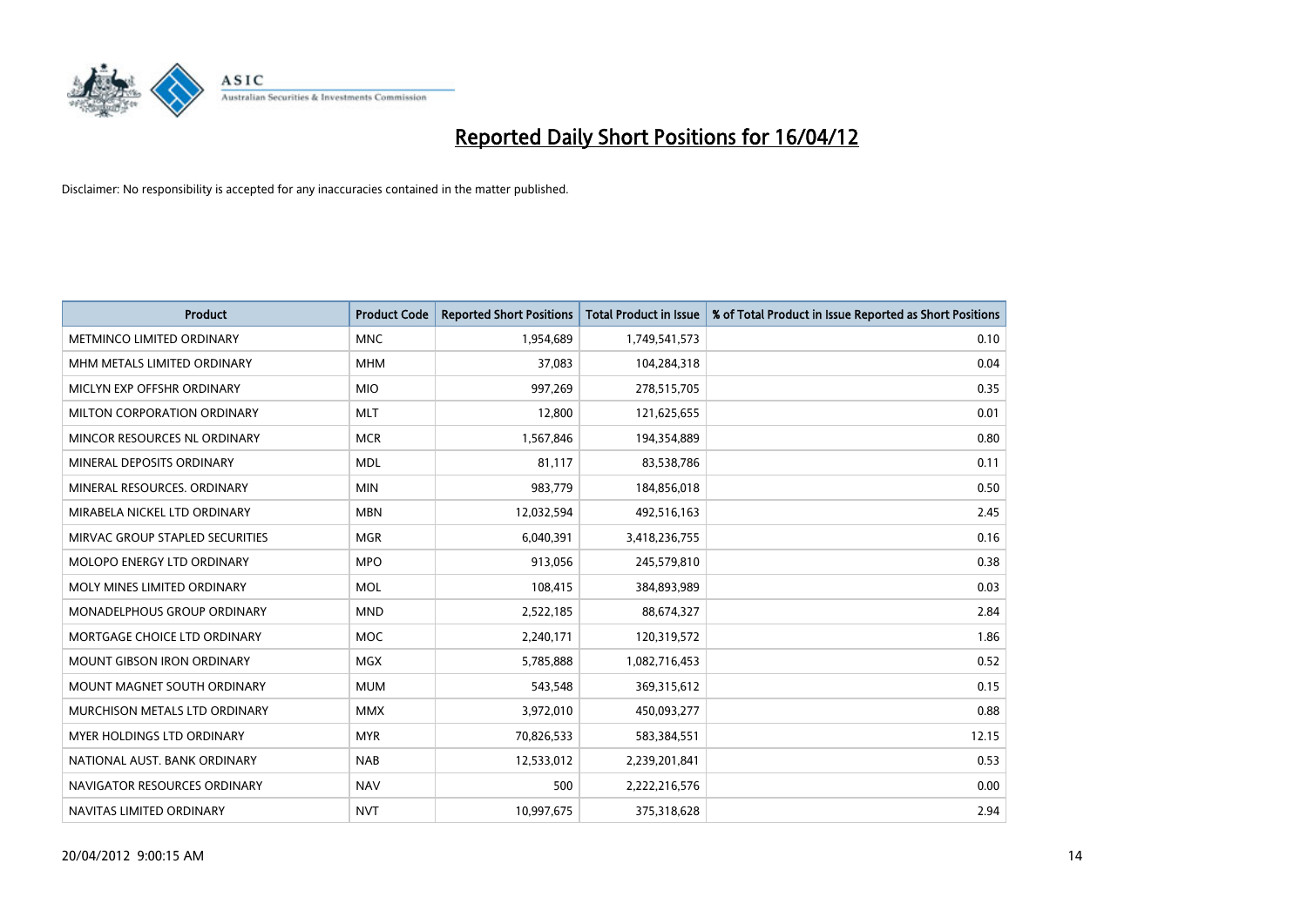

| <b>Product</b>                        | <b>Product Code</b> | <b>Reported Short Positions</b> | <b>Total Product in Issue</b> | % of Total Product in Issue Reported as Short Positions |
|---------------------------------------|---------------------|---------------------------------|-------------------------------|---------------------------------------------------------|
| NEON ENERGY LIMITED ORDINARY          | <b>NEN</b>          | 282,776                         | 436,464,518                   | 0.06                                                    |
| NEW HOPE CORPORATION ORDINARY         | <b>NHC</b>          | 1,156,292                       | 830,411,534                   | 0.13                                                    |
| NEWCREST MINING ORDINARY              | <b>NCM</b>          | 736,021                         | 764,960,000                   | 0.06                                                    |
| NEWS CORP A NON-VOTING CDI            | <b>NWSLV</b>        | 3,741,785                       | 1,647,866,887                 | 0.23                                                    |
| NEWS CORP B VOTING CDI                | <b>NWS</b>          | 1,308,828                       | 798,520,953                   | 0.16                                                    |
| NEWSAT LIMITED ORDINARY               | <b>NWT</b>          | 97,051                          | 217,972,157                   | 0.04                                                    |
| NEXTDC LIMITED ORDINARY               | <b>NXT</b>          | 434,977                         | 123,533,558                   | 0.34                                                    |
| NEXUS ENERGY LIMITED ORDINARY         | <b>NXS</b>          | 6,372,388                       | 1,329,821,159                 | 0.47                                                    |
| NIB HOLDINGS LIMITED ORDINARY         | <b>NHF</b>          | 72,441                          | 444,994,476                   | 0.02                                                    |
| NIDO PETROLEUM ORDINARY               | <b>NDO</b>          | 115,838                         | 1,389,163,151                 | 0.01                                                    |
| NOBLE MINERAL RES ORDINARY            | <b>NMG</b>          | 2,075,886                       | 552,170,653                   | 0.37                                                    |
| NORFOLK GROUP ORDINARY                | <b>NFK</b>          | 185,000                         | 158,890,730                   | 0.12                                                    |
| NORTHERN IRON LTD ORDINARY            | <b>NFE</b>          | 406,232                         | 369,980,113                   | 0.10                                                    |
| NORTHERN STAR ORDINARY                | <b>NST</b>          | 399,072                         | 402,170,706                   | 0.10                                                    |
| NORTON GOLD FIELDS ORDINARY           | <b>NGF</b>          | 1,431,740                       | 849,580,265                   | 0.17                                                    |
| NRW HOLDINGS LIMITED ORDINARY         | <b>NWH</b>          | 1,318,345                       | 278,888,011                   | 0.48                                                    |
| NUCOAL RESOURCES LTD ORDINARY         | <b>NCR</b>          | 72,108                          | 747,499,169                   | 0.01                                                    |
| NUFARM LIMITED ORDINARY               | <b>NUF</b>          | 2,560,027                       | 262,018,057                   | 0.98                                                    |
| OAKTON LIMITED ORDINARY               | <b>OKN</b>          | 408,746                         | 93,800,235                    | 0.44                                                    |
| OCEANAGOLD CORP. CHESS DEPOSITARY INT | <b>OGC</b>          | 730,920                         | 262,827,709                   | 0.27                                                    |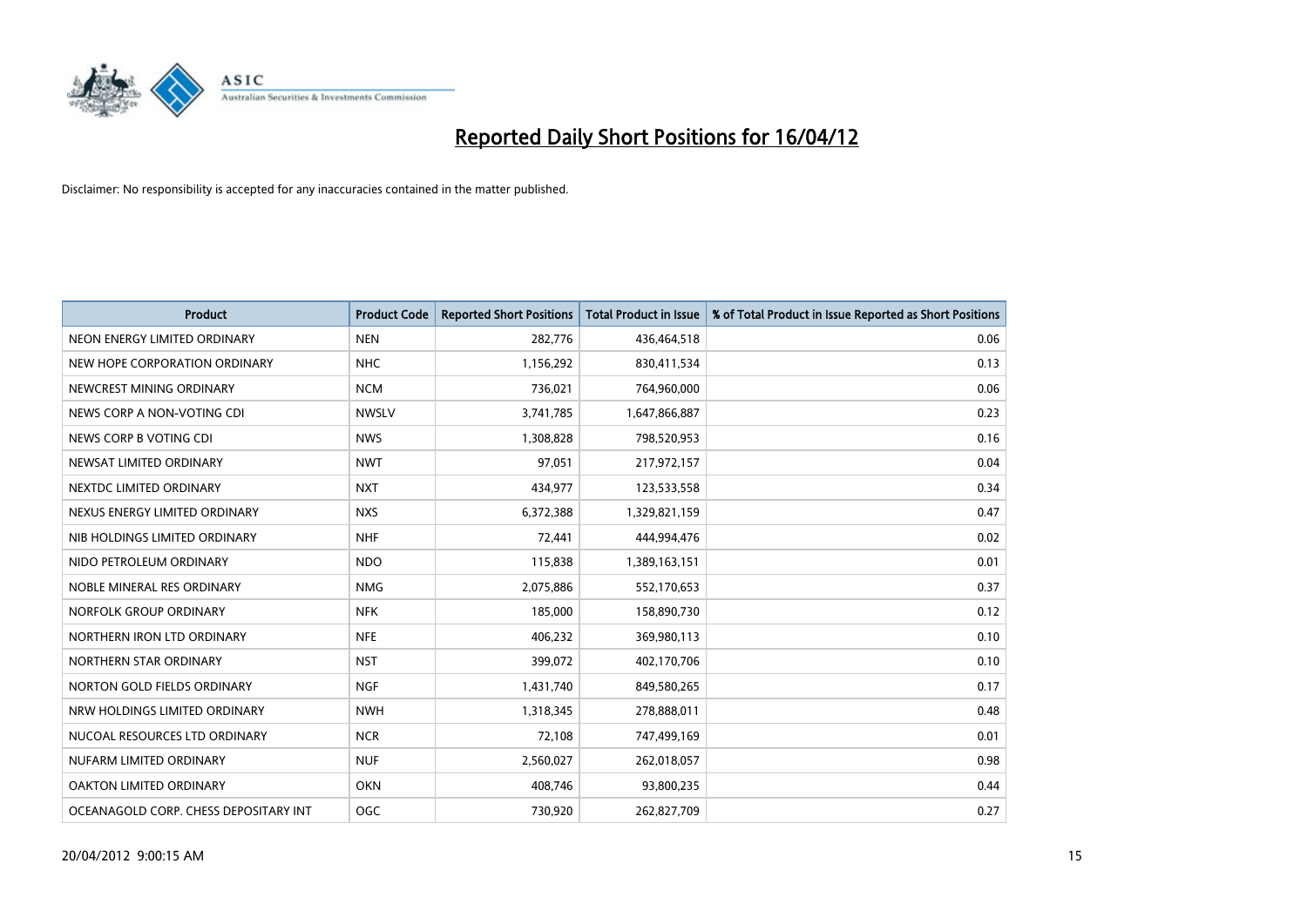

| <b>Product</b>                   | <b>Product Code</b> | <b>Reported Short Positions</b> | <b>Total Product in Issue</b> | % of Total Product in Issue Reported as Short Positions |
|----------------------------------|---------------------|---------------------------------|-------------------------------|---------------------------------------------------------|
| OIL SEARCH LTD ORDINARY          | OSH                 | 10,963,535                      | 1,328,845,714                 | 0.81                                                    |
| OM HOLDINGS LIMITED ORDINARY     | OMH                 | 5,266,554                       | 604,105,150                   | 0.86                                                    |
| <b>ONESTEEL LIMITED ORDINARY</b> | OST                 | 20,442,234                      | 1,342,393,583                 | 1.52                                                    |
| OPUS GROUP LTD ORDINARY          | <b>OPG</b>          | 922                             | 53,678,177                    | 0.00                                                    |
| ORICA LIMITED ORDINARY           | ORI                 | 3,821,444                       | 365,007,037                   | 1.02                                                    |
| ORIGIN ENERGY ORDINARY           | <b>ORG</b>          | 8,310,601                       | 1,089,334,971                 | 0.76                                                    |
| OROCOBRE LIMITED ORDINARY        | <b>ORE</b>          | 60,135                          | 103,195,029                   | 0.05                                                    |
| OROTONGROUP LIMITED ORDINARY     | ORL                 | 136,185                         | 40,880,902                    | 0.33                                                    |
| <b>OZ MINERALS ORDINARY</b>      | OZL                 | 4,839,999                       | 311,281,740                   | 1.56                                                    |
| <b>PACIFIC BRANDS ORDINARY</b>   | <b>PBG</b>          | 3,777,469                       | 912,915,695                   | 0.41                                                    |
| PALADIN ENERGY LTD ORDINARY      | PDN                 | 42,514,085                      | 835,645,290                   | 5.10                                                    |
| PANAUST LIMITED ORDINARY         | <b>PNA</b>          | 2,509,191                       | 602,479,854                   | 0.41                                                    |
| PANORAMIC RESOURCES ORDINARY     | PAN                 | 1,153,196                       | 207,050,710                   | 0.56                                                    |
| PAPERLINX LIMITED ORDINARY       | <b>PPX</b>          | 6,795,106                       | 609,280,761                   | 1.12                                                    |
| PAPILLON RES LTD ORDINARY        | <b>PIR</b>          | 114,233                         | 242,033,462                   | 0.04                                                    |
| PEET LIMITED ORDINARY            | <b>PPC</b>          | 343,548                         | 320,170,604                   | 0.11                                                    |
| PENINSULA ENERGY LTD ORDINARY    | PEN                 | 3,628,102                       | 2,157,461,789                 | 0.16                                                    |
| PERILYA LIMITED ORDINARY         | <b>PEM</b>          | 652,356                         | 769,316,426                   | 0.08                                                    |
| PERPETUAL LIMITED ORDINARY       | <b>PPT</b>          | 1,622,311                       | 41,980,678                    | 3.88                                                    |
| PERSEUS MINING LTD ORDINARY      | PRU                 | 8,626,939                       | 457,962,088                   | 1.87                                                    |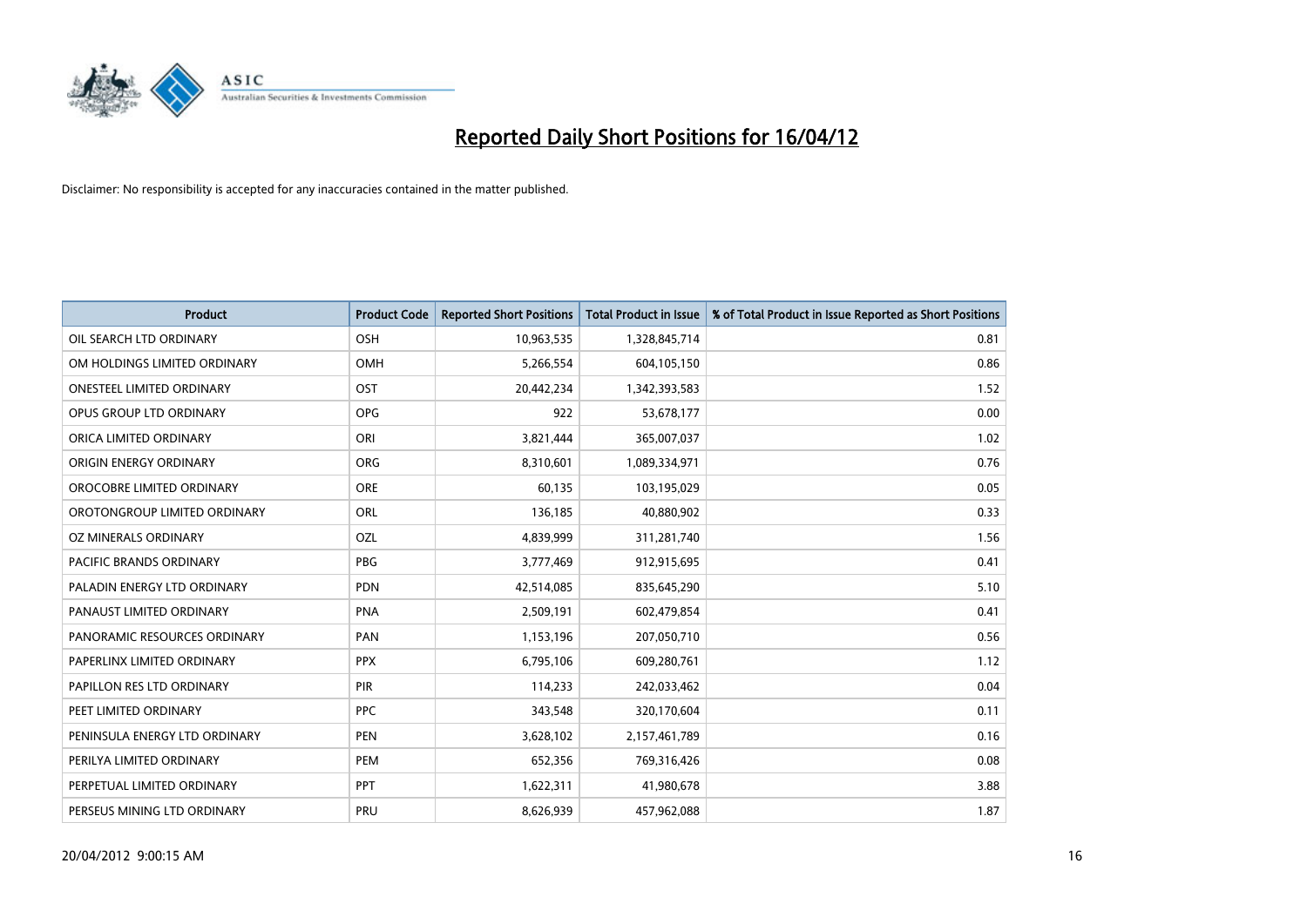

| <b>Product</b>                      | <b>Product Code</b> | <b>Reported Short Positions</b> | <b>Total Product in Issue</b> | % of Total Product in Issue Reported as Short Positions |
|-------------------------------------|---------------------|---------------------------------|-------------------------------|---------------------------------------------------------|
| PHARMAXIS LTD ORDINARY              | <b>PXS</b>          | 3,432,126                       | 305,890,989                   | 1.12                                                    |
| PHOSPHAGENICS LTD. ORDINARY         | POH                 | 391,736                         | 1,017,565,957                 | 0.03                                                    |
| PLATINUM ASSET ORDINARY             | <b>PTM</b>          | 9,025,946                       | 561,347,878                   | 1.62                                                    |
| PLATINUM AUSTRALIA ORDINARY         | <b>PLA</b>          | 389,141                         | 504,968,043                   | 0.07                                                    |
| PMI GOLD CORP CDI 1:1               | <b>PVM</b>          | 387                             | 58,931,262                    | 0.00                                                    |
| PMP LIMITED ORDINARY                | <b>PMP</b>          | 28,630                          | 323,781,124                   | 0.01                                                    |
| PREMIER INVESTMENTS ORDINARY        | <b>PMV</b>          | 537,683                         | 155,260,377                   | 0.33                                                    |
| PRIMA BIOMED LTD ORDINARY           | <b>PRR</b>          | 5,699,998                       | 1,066,063,388                 | 0.53                                                    |
| PRIMARY HEALTH CARE ORDINARY        | <b>PRY</b>          | 5,875,392                       | 500,406,679                   | 1.15                                                    |
| PRIMEAG AUSTRALIA ORDINARY          | PAG                 | 128,953                         | 266,394,444                   | 0.05                                                    |
| PROGRAMMED ORDINARY                 | <b>PRG</b>          | 284,608                         | 118,173,778                   | 0.23                                                    |
| <b>QANTAS AIRWAYS ORDINARY</b>      | QAN                 | 8,449,258                       | 2,265,123,620                 | 0.37                                                    |
| OBE INSURANCE GROUP ORDINARY        | OBE                 | 27,238,071                      | 1,181,682,557                 | 2.28                                                    |
| OR NATIONAL LIMITED ORDINARY        | <b>ORN</b>          | 14,046,369                      | 2,440,000,000                 | 0.57                                                    |
| ORXPHARMA LTD ORDINARY              | QRX                 | 659,191                         | 144,499,706                   | 0.45                                                    |
| <b>QUBE LOGISTICS HLDG ORDINARY</b> | QUB                 | 2,034,264                       | 909,407,185                   | 0.21                                                    |
| RAMELIUS RESOURCES ORDINARY         | <b>RMS</b>          | 897,769                         | 335,775,519                   | 0.25                                                    |
| RAMSAY HEALTH CARE ORDINARY         | <b>RHC</b>          | 2,233,379                       | 202,081,252                   | 1.09                                                    |
| <b>RCR TOMLINSON ORDINARY</b>       | <b>RCR</b>          | 3,584                           | 133,988,971                   | 0.00                                                    |
| <b>REA GROUP ORDINARY</b>           | <b>REA</b>          | 268,697                         | 131,714,699                   | 0.21                                                    |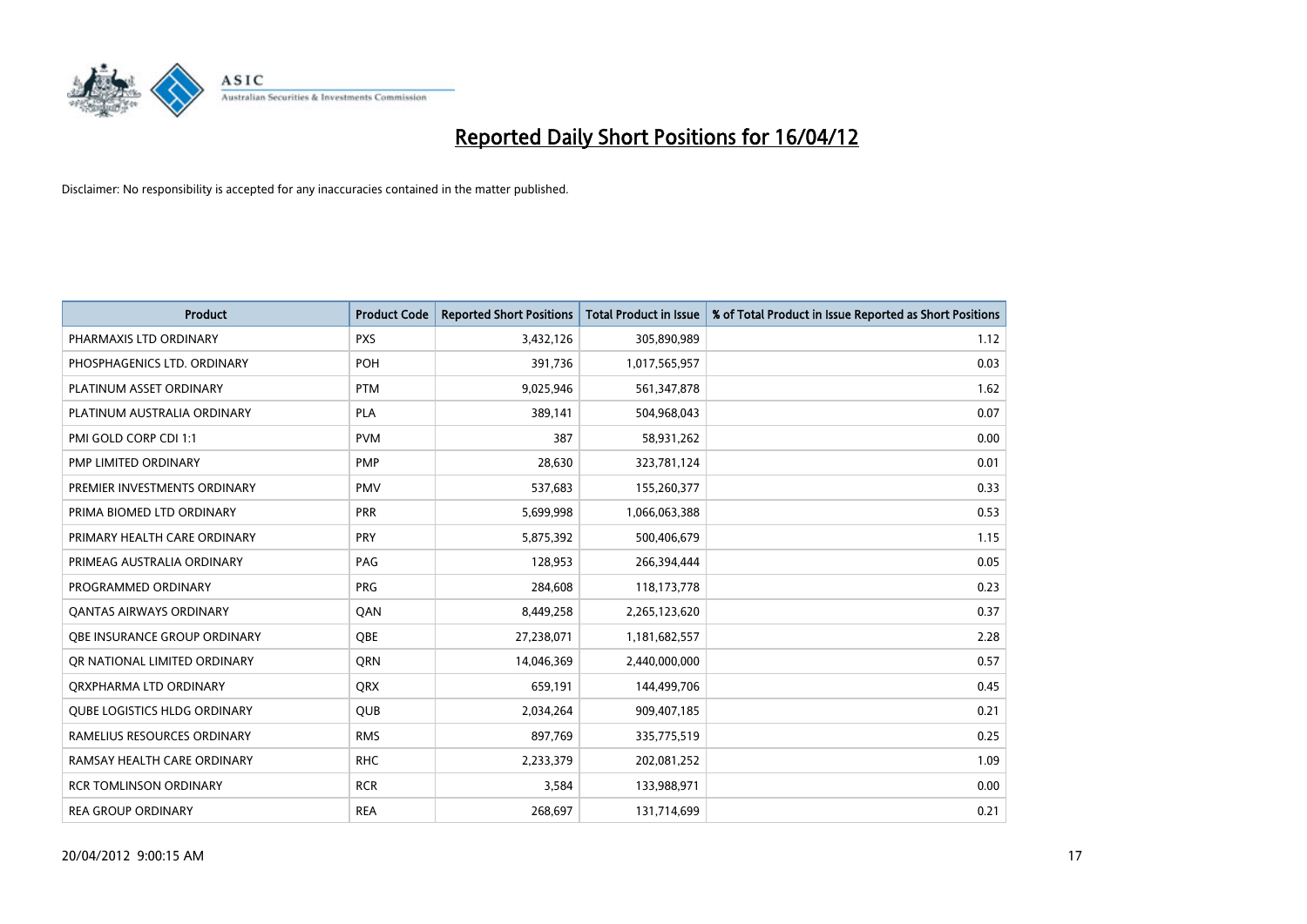

| Product                             | <b>Product Code</b> | <b>Reported Short Positions</b> | <b>Total Product in Issue</b> | % of Total Product in Issue Reported as Short Positions |
|-------------------------------------|---------------------|---------------------------------|-------------------------------|---------------------------------------------------------|
| <b>REAL ESTATE CAPITAL UNIT</b>     | <b>RCU</b>          | 16,523                          | 101,014,072                   | 0.02                                                    |
| RECKON LIMITED ORDINARY             | <b>RKN</b>          | 824,600                         | 130,068,498                   | 0.64                                                    |
| RED 5 LIMITED ORDINARY              | <b>RED</b>          | 9,116                           | 135,488,008                   | 0.00                                                    |
| <b>RED FORK ENERGY ORDINARY</b>     | <b>RFE</b>          | 10,000                          | 310,229,853                   | 0.00                                                    |
| REDBANK ENERGY LTD ORDINARY         | <b>AEJ</b>          | 19                              | 786,287                       | 0.00                                                    |
| REGIONAL EXPRESS ORDINARY           | <b>REX</b>          | 10,000                          | 121,254,902                   | 0.01                                                    |
| REGIS RESOURCES ORDINARY            | <b>RRL</b>          | 1,145,429                       | 450,887,007                   | 0.24                                                    |
| RENAISSANCE MINERALS ORDINARY       | <b>RNS</b>          | 419,898                         | 48,900,001                    | 0.86                                                    |
| RESMED INC CDI 10:1                 | <b>RMD</b>          | 7,415,710                       | 1,556,242,300                 | 0.46                                                    |
| <b>RESOLUTE MINING ORDINARY</b>     | <b>RSG</b>          | 866,357                         | 656,256,462                   | 0.12                                                    |
| RESOURCE AND INVEST. ORDINARY       | <b>RNI</b>          | 12,500                          | 271,087,528                   | 0.00                                                    |
| <b>RESOURCE GENERATION ORDINARY</b> | <b>RES</b>          | 173                             | 262,895,652                   | 0.00                                                    |
| REVERSE CORP LIMITED ORDINARY       | <b>REF</b>          | 100                             | 92,382,175                    | 0.00                                                    |
| REX MINERALS LIMITED ORDINARY       | <b>RXM</b>          | 903,782                         | 176,447,284                   | 0.51                                                    |
| <b>RHG LIMITED ORDINARY</b>         | <b>RHG</b>          | 36,083                          | 308,483,177                   | 0.01                                                    |
| <b>RIALTO ENERGY ORDINARY</b>       | <b>RIA</b>          | 441,745                         | 639,493,758                   | 0.06                                                    |
| RIDLEY CORPORATION ORDINARY         | <b>RIC</b>          | 178,398                         | 307,817,071                   | 0.06                                                    |
| RIO TINTO LIMITED ORDINARY          | <b>RIO</b>          | 22,764,547                      | 435,758,720                   | 5.20                                                    |
| ROC OIL COMPANY ORDINARY            | <b>ROC</b>          | 2,871,466                       | 682,506,352                   | 0.42                                                    |
| <b>RURALCO HOLDINGS ORDINARY</b>    | <b>RHL</b>          | 12,000                          | 55,019,284                    | 0.02                                                    |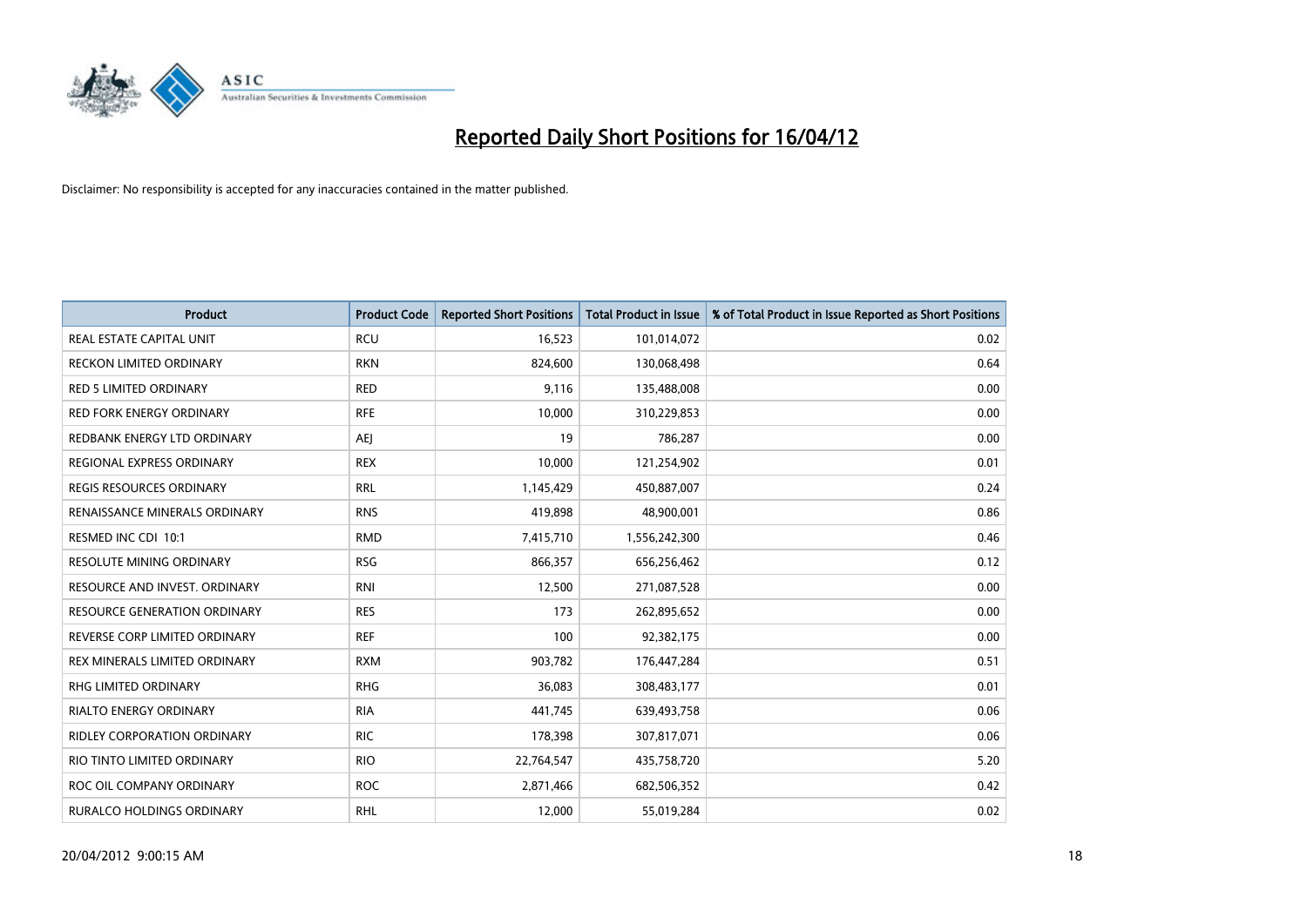

| <b>Product</b>                           | <b>Product Code</b> | <b>Reported Short Positions</b> | <b>Total Product in Issue</b> | % of Total Product in Issue Reported as Short Positions |
|------------------------------------------|---------------------|---------------------------------|-------------------------------|---------------------------------------------------------|
| SAI GLOBAL LIMITED ORDINARY              | SAI                 | 3,120,177                       | 204,354,836                   | 1.53                                                    |
| SALMAT LIMITED ORDINARY                  | <b>SLM</b>          | 1,612,375                       | 159,802,174                   | 1.00                                                    |
| SAMSON OIL & GAS LTD ORDINARY            | SSN                 | 2,457,852                       | 1,758,622,297                 | 0.14                                                    |
| SANDFIRE RESOURCES ORDINARY              | <b>SFR</b>          | 2,136,421                       | 151,158,635                   | 1.42                                                    |
| <b>SANTOS LTD ORDINARY</b>               | <b>STO</b>          | 6,448,086                       | 952,745,883                   | 0.68                                                    |
| SARACEN MINERAL ORDINARY                 | SAR                 | 1,551,476                       | 594,465,840                   | 0.26                                                    |
| SEDGMAN LIMITED ORDINARY                 | <b>SDM</b>          | 71,655                          | 214,292,930                   | 0.02                                                    |
| SEEK LIMITED ORDINARY                    | <b>SEK</b>          | 12,339,862                      | 337,101,307                   | 3.64                                                    |
| SENEX ENERGY LIMITED ORDINARY            | <b>SXY</b>          | 7,016,579                       | 923,847,416                   | 0.76                                                    |
| SERVCORP LIMITED ORDINARY                | SRV                 | 26,183                          | 98,440,807                    | 0.03                                                    |
| SERVICE STREAM ORDINARY                  | SSM                 | 400                             | 283,418,867                   | 0.00                                                    |
| SEVEN GROUP HOLDINGS ORDINARY            | <b>SVW</b>          | 1,048,181                       | 307,410,281                   | 0.33                                                    |
| SEVEN WEST MEDIA LTD ORDINARY            | <b>SWM</b>          | 16,203,422                      | 666,105,054                   | 2.41                                                    |
| SIGMA PHARMACEUTICAL ORDINARY            | <b>SIP</b>          | 5,710,299                       | 1,181,236,748                 | 0.49                                                    |
| SILEX SYSTEMS ORDINARY                   | <b>SLX</b>          | 582,844                         | 170,143,997                   | 0.34                                                    |
| SILVER LAKE RESOURCE ORDINARY            | <b>SLR</b>          | 512,880                         | 220,264,064                   | 0.24                                                    |
| SIMS METAL MGMT LTD ORDINARY             | SGM                 | 8,112,589                       | 205,856,443                   | 3.92                                                    |
| SINGAPORE TELECOMM. CHESS DEPOSITARY INT | SGT                 | 9,433,010                       | 165,074,137                   | 5.72                                                    |
| SIRTEX MEDICAL ORDINARY                  | <b>SRX</b>          | 5,101                           | 55,768,136                    | 0.01                                                    |
| SKILLED GROUP LTD ORDINARY               | <b>SKE</b>          | 14,660                          | 233,487,276                   | 0.00                                                    |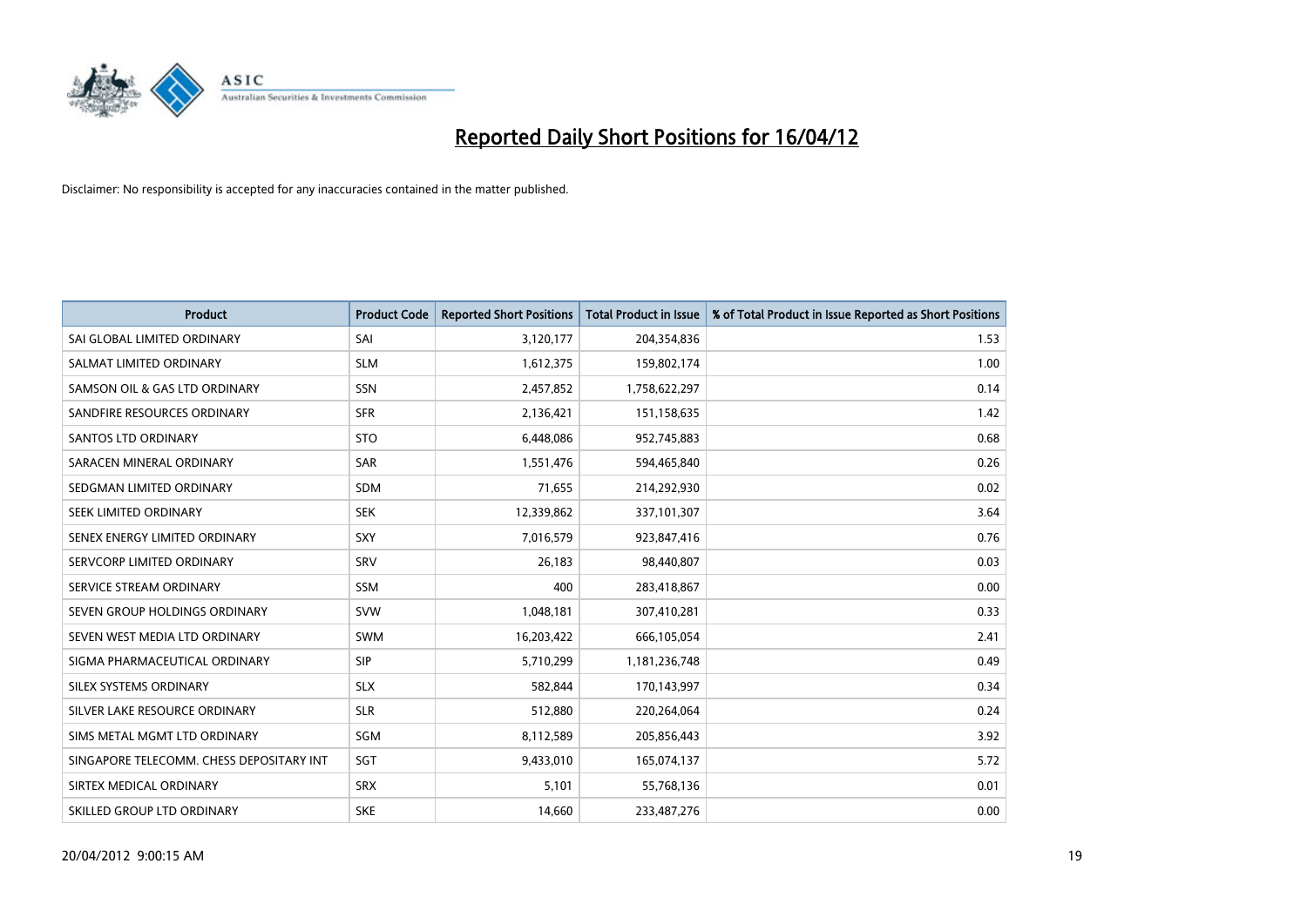

| <b>Product</b>                           | <b>Product Code</b> | <b>Reported Short Positions</b> | <b>Total Product in Issue</b> | % of Total Product in Issue Reported as Short Positions |
|------------------------------------------|---------------------|---------------------------------|-------------------------------|---------------------------------------------------------|
| SKY CITY ENTERTAIN, ORDINARY             | <b>SKC</b>          | 888,836                         | 576,958,340                   | 0.15                                                    |
| SKY NETWORK ORDINARY                     | <b>SKT</b>          | 273,000                         | 389,139,785                   | 0.07                                                    |
| <b>SLATER &amp; GORDON ORDINARY</b>      | SGH                 | 49,518                          | 151,732,093                   | 0.03                                                    |
| SMS MANAGEMENT. ORDINARY                 | <b>SMX</b>          | 697,823                         | 68,290,180                    | 1.01                                                    |
| SONIC HEALTHCARE ORDINARY                | SHL                 | 4,936,920                       | 389,969,875                   | 1.29                                                    |
| SOUL PATTINSON (W.H) ORDINARY            | SOL                 | 12,125                          | 239,395,320                   | 0.01                                                    |
| SOUTH BOULDER MINES ORDINARY             | <b>STB</b>          | 99,576                          | 116,232,826                   | 0.08                                                    |
| SP AUSNET STAPLED SECURITIES             | SPN                 | 379,856                         | 2,896,219,682                 | 0.00                                                    |
| SPARK INFRASTRUCTURE STAPLED NOTE & UNIT | SKI                 | 7,069,998                       | 1,326,734,264                 | 0.54                                                    |
| SPECIALTY FASHION ORDINARY               | <b>SFH</b>          | 2,126,393                       | 192,086,121                   | 1.10                                                    |
| SPOTLESS GROUP LTD ORDINARY              | <b>SPT</b>          | 525,401                         | 265,746,161                   | 0.20                                                    |
| ST BARBARA LIMITED ORDINARY              | <b>SBM</b>          | 7,990,867                       | 325,615,389                   | 2.45                                                    |
| STANMORE COAL LTD ORDINARY               | <b>SMR</b>          | 32,758                          | 160,180,221                   | 0.02                                                    |
| STARPHARMA HOLDINGS ORDINARY             | SPL                 | 1,974,114                       | 280,772,451                   | 0.71                                                    |
| STHN CROSS MEDIA ORDINARY                | SXL                 | 3,801,809                       | 704,594,449                   | 0.54                                                    |
| STOCKLAND UNITS/ORD STAPLED              | <b>SGP</b>          | 25,059,289                      | 2,260,305,275                 | 1.11                                                    |
| STRAITS RES LTD. ORDINARY                | <b>SRQ</b>          | 98,842                          | 408,129,474                   | 0.02                                                    |
| STRIKE ENERGY LTD ORDINARY               | <b>STX</b>          | 578,463                         | 542,653,495                   | 0.11                                                    |
| STW COMMUNICATIONS ORDINARY              | SGN                 | 20,867                          | 362,798,351                   | 0.00                                                    |
| SUNCORP GROUP LTD ORDINARY               | <b>SUN</b>          | 7,425,337                       | 1,286,600,980                 | 0.54                                                    |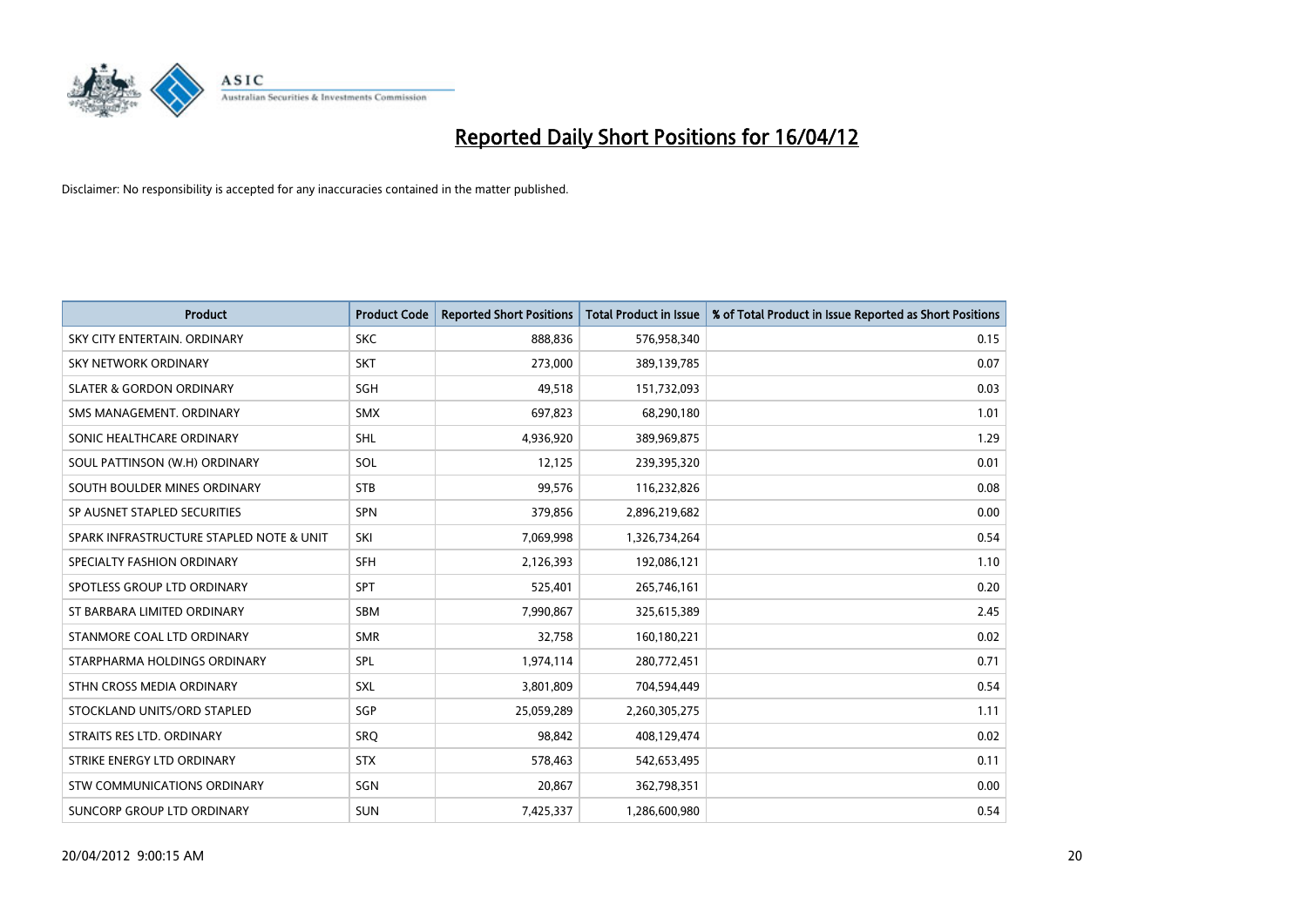

| <b>Product</b>                     | <b>Product Code</b> | <b>Reported Short Positions</b> | <b>Total Product in Issue</b> | % of Total Product in Issue Reported as Short Positions |
|------------------------------------|---------------------|---------------------------------|-------------------------------|---------------------------------------------------------|
| SUNDANCE ENERGY ORDINARY           | <b>SEA</b>          | 654,336                         | 277,098,474                   | 0.24                                                    |
| SUNDANCE RESOURCES ORDINARY        | <b>SDL</b>          | 6,249,707                       | 2,933,534,505                 | 0.22                                                    |
| SUNLAND GROUP LTD ORDINARY         | <b>SDG</b>          | 91,510                          | 201,578,526                   | 0.05                                                    |
| SUPER RET REP LTD ORDINARY         | <b>SUL</b>          | 1,138,049                       | 196,152,971                   | 0.56                                                    |
| SYD AIRPORT STAPLED US PROHIBIT.   | SYD                 | 4,752,035                       | 1,861,210,782                 | 0.25                                                    |
| TABCORP HOLDINGS LTD ORDINARY      | <b>TAH</b>          | 4,330,477                       | 730,113,969                   | 0.58                                                    |
| TANAMI GOLD NL ORDINARY            | <b>TAM</b>          | 250,220                         | 261,132,677                   | 0.10                                                    |
| TAP OIL LIMITED ORDINARY           | <b>TAP</b>          | 2,558,611                       | 241,295,311                   | 1.04                                                    |
| TASSAL GROUP LIMITED ORDINARY      | <b>TGR</b>          | 46,613                          | 146,304,404                   | 0.02                                                    |
| TATTS GROUP LTD ORDINARY           | <b>TTS</b>          | 15,162,236                      | 1,362,919,733                 | 1.11                                                    |
| TECHNOLOGY ONE ORDINARY            | <b>TNE</b>          | 494                             | 304,910,455                   | 0.00                                                    |
| TELECOM CORPORATION ORDINARY       | <b>TEL</b>          | 9,124,538                       | 1,930,043,981                 | 0.48                                                    |
| TELSTRA CORPORATION. ORDINARY      | <b>TLS</b>          | 30,574,405                      | 12,443,074,357                | 0.22                                                    |
| TEN NETWORK HOLDINGS ORDINARY      | <b>TEN</b>          | 49,108,679                      | 1,045,236,720                 | 4.67                                                    |
| TERANGA GOLD CORP CDI 1:1          | TGZ                 | 132,532                         | 156, 191, 477                 | 0.07                                                    |
| TEXON PETROLEUM LTD ORDINARY       | <b>TXN</b>          | 22,922                          | 242,539,848                   | 0.01                                                    |
| TFS CORPORATION LTD ORDINARY       | <b>TFC</b>          | 57,942                          | 279,621,829                   | 0.02                                                    |
| THAKRAL HOLDINGS GRP ORDINARY/UNIT | <b>THG</b>          | $\overline{2}$                  | 585,365,014                   | 0.00                                                    |
| THE REJECT SHOP ORDINARY           | <b>TRS</b>          | 1,576,761                       | 26,071,170                    | 6.06                                                    |
| THINKSMART LIMITED ORDINARY        | <b>TSM</b>          | 175,000                         | 156,005,431                   | 0.11                                                    |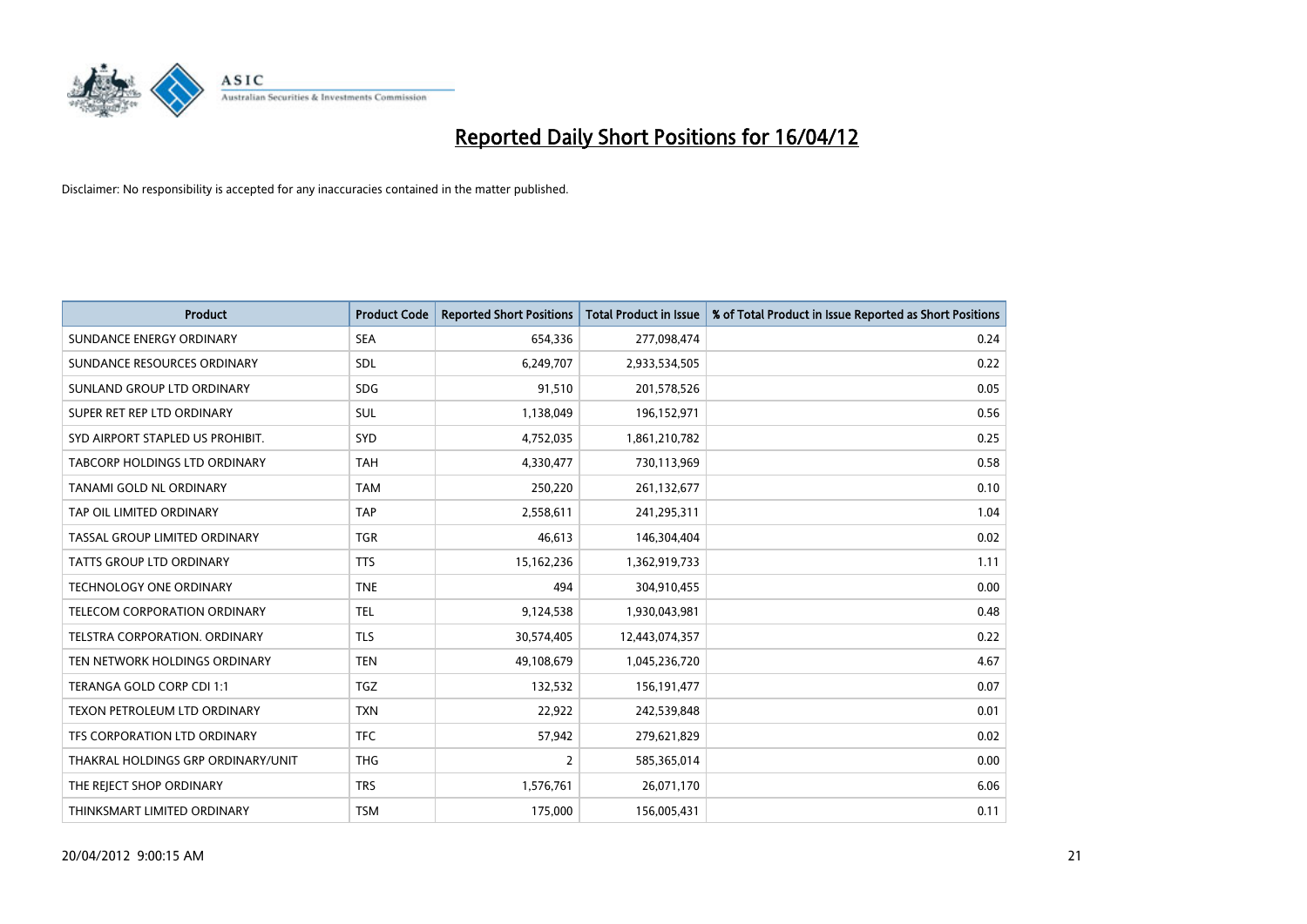

| <b>Product</b>                       | <b>Product Code</b> | <b>Reported Short Positions</b> | <b>Total Product in Issue</b> | % of Total Product in Issue Reported as Short Positions |
|--------------------------------------|---------------------|---------------------------------|-------------------------------|---------------------------------------------------------|
| THORN GROUP LIMITED ORDINARY         | <b>TGA</b>          | 203,464                         | 146,374,703                   | 0.14                                                    |
| TIGER RESOURCES ORDINARY             | <b>TGS</b>          | 3,450,308                       | 673,470,269                   | 0.49                                                    |
| <b>TISHMAN SPEYER UNITS</b>          | <b>TSO</b>          | 40.786                          | 338,440,904                   | 0.01                                                    |
| TOLL HOLDINGS LTD ORDINARY           | <b>TOL</b>          | 20,643,843                      | 717,133,875                   | 2.86                                                    |
| TOX FREE SOLUTIONS ORDINARY          | <b>TOX</b>          | 23,090                          | 114,668,108                   | 0.01                                                    |
| TPG TELECOM LIMITED ORDINARY         | <b>TPM</b>          | 2,596,345                       | 793,808,141                   | 0.33                                                    |
| <b>TRADE ME GROUP ORDINARY</b>       | <b>TME</b>          | 11,055                          | 395,745,510                   | 0.00                                                    |
| TRANSFIELD SERVICES ORDINARY         | <b>TSE</b>          | 4,241,058                       | 535,175,076                   | 0.80                                                    |
| TRANSPACIFIC INDUST, ORDINARY        | <b>TPI</b>          | 2,940,988                       | 1,578,209,025                 | 0.18                                                    |
| TRANSURBAN GROUP TRIPLE STAPLED SEC. | <b>TCL</b>          | 3,936,000                       | 1,458,321,112                 | 0.25                                                    |
| TREASURY WINE ESTATE ORDINARY        | <b>TWE</b>          | 15,030,175                      | 647,227,144                   | 2.31                                                    |
| TROY RESOURCES LTD ORDINARY          | <b>TRY</b>          | 1,074,447                       | 89,146,649                    | 1.20                                                    |
| UGL LIMITED ORDINARY                 | UGL                 | 5,403,546                       | 166,315,038                   | 3.25                                                    |
| UNILIFE CORPORATION CDI 6:1          | <b>UNS</b>          | 211,168                         | 263,797,950                   | 0.07                                                    |
| UXC LIMITED ORDINARY                 | <b>UXC</b>          | 552,074                         | 305,034,291                   | 0.18                                                    |
| <b>VENTURE MINERALS ORDINARY</b>     | <b>VMS</b>          | 246,222                         | 232,468,592                   | 0.10                                                    |
| VIRGIN AUS HLDG LTD ORDINARY         | VAH                 | 3,818,978                       | 2,210,197,600                 | 0.17                                                    |
| VITERRA INC CDI 1:1                  | <b>VTA</b>          | 10                              | 68,629,939                    | 0.00                                                    |
| VNGD ALL-WORLD EX-US CDI 1:1         | <b>VEU</b>          | 71                              | 990,776                       | 0.01                                                    |
| VNGD US TOTAL MARKET CDI 1:1         | <b>VTS</b>          | 15,139                          | 912,993                       | 1.66                                                    |